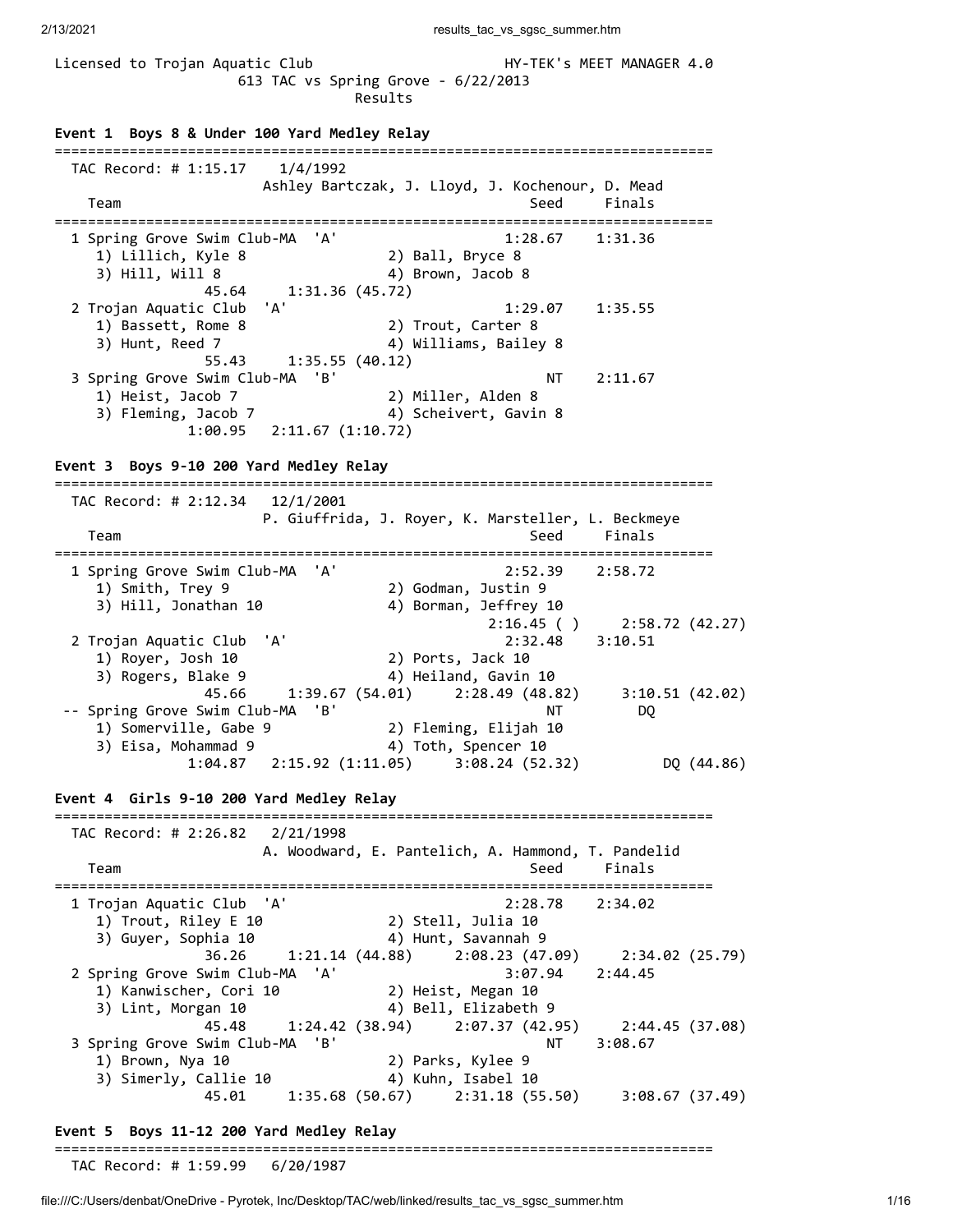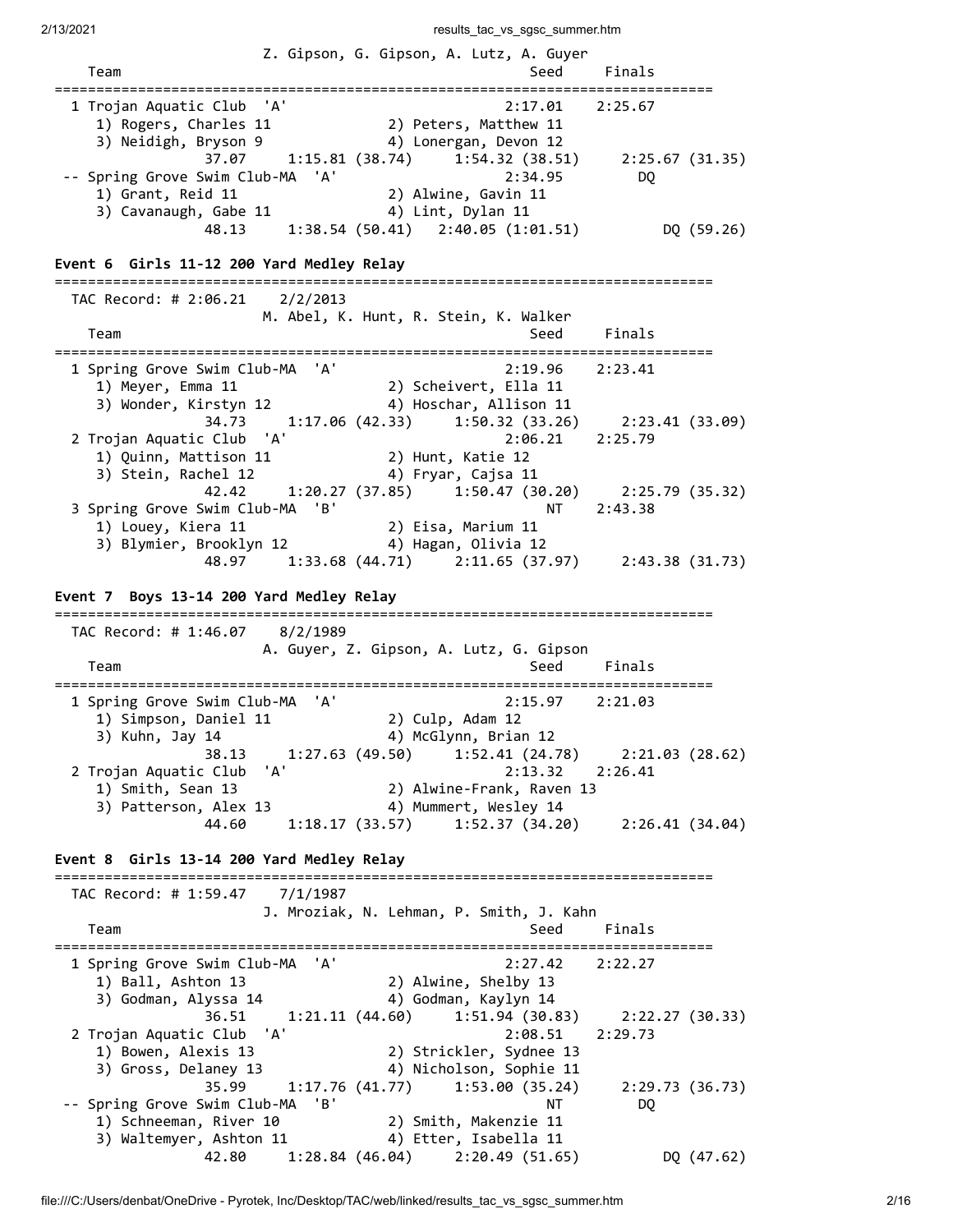| Event 9 Boys 15 & Over 200 Yard Medley Relay                                     |                                                                  |                                                      |                                                       |
|----------------------------------------------------------------------------------|------------------------------------------------------------------|------------------------------------------------------|-------------------------------------------------------|
| TAC Record: # 1:43.23<br>Team                                                    | 7/23/1997<br>J, Estlack, B. Platt, M. Shorb, J. Starner          | Seed                                                 | Finals                                                |
| 1 Spring Grove Swim Club-MA<br>1) Boyles, Colton 16<br>3) Roberts, Corey 15      | 'A'                                                              | ΝT<br>2) Culp, Justin 14<br>4) Cavanaugh, Jason 17   | 1:59.01                                               |
| 31.88                                                                            |                                                                  |                                                      | $1:03.64$ (31.76) $1:33.02$ (29.38) $1:59.01$ (25.99) |
| Event 10 Girls 15 & Over 200 Yard Medley Relay                                   |                                                                  |                                                      |                                                       |
| TAC Record: # 1:53.59 8/2/1989<br>Team                                           | J. Mroziak, N. Lehman, P. Smith, J. Klein                        | Seed                                                 | Finals                                                |
| 1 Spring Grove Swim Club-MA<br>1) Martin, Sabrina 17<br>3) Taylor, Michaela 17   | 'A'                                                              | NΤ<br>2) Bricker, Mackenzie 15<br>4) Kuhn, Meghan 18 | ============<br>2:19.27                               |
| 36.38                                                                            |                                                                  |                                                      | $1:19.19(42.81)$ $1:49.38(30.19)$ $2:19.27(29.89)$    |
| Event 11 Boys 9-10 100 Yard IM                                                   |                                                                  |                                                      |                                                       |
| -----------------------------<br>TAC Record: # 1:12.93 2/3/2002 Kevin Marsteller |                                                                  |                                                      |                                                       |
| Name<br>====================                                                     | Age Team                                                         | Seed                                                 | Finals                                                |
| 1 Hill, Jonathan                                                                 | 10 SGSC-MA                                                       | 1:25.72                                              | 1:28.00                                               |
| 42.25<br>2 Perry, Daniel                                                         | 1:28.00(45.75)<br>10 SGSC-MA                                     | ΝT                                                   | 1:37.55                                               |
| 44.31<br>3 Rogers, Blake                                                         | 1:37.55(53.24)<br>9 TAC                                          | 1:41.15                                              | 1:48.68                                               |
| 49.55<br>4 Ports, Jack<br>56.90                                                  | 1:48.68(59.13)<br>10 TAC<br>1:49.54(52.64)                       | 1:51.08                                              | 1:49.54                                               |
| Event 12 Girls 9-10 100 Yard IM                                                  |                                                                  |                                                      |                                                       |
| TAC Record: # 1:14.10                                                            | 6/29/2002 Julia Kucherich                                        |                                                      |                                                       |
| Name                                                                             | <b>Age Team</b>                                                  | Seed                                                 | Finals                                                |
| 1 Stell, Julia                                                                   | 10 TAC                                                           | $1:28.99$ $1:26.05$                                  |                                                       |
| 2 Lonergan, Megan                                                                | 41.33 1:26.05 (44.72)<br>9 TAC                                   | 1:38.94                                              | 1:30.24                                               |
| 3 Schneeman, River                                                               | 43.34 1:30.24 (46.90)<br>10 SGSC-MA<br>$44.33$ $1:38.08$ (53.75) | 1:40.83                                              | 1:38.08                                               |
| 4 Lint, Morgan                                                                   | 10 SGSC-MA                                                       | $1:36.85$ $1:40.37$                                  |                                                       |
| 5 Brown, Nya<br>46.63                                                            | 10 SGSC-MA<br>1:43.05 (56.42)                                    | 1:42.68                                              | 1:43.05                                               |
| 6 Bowen, Carly<br>49.72                                                          | 9 TAC<br>1:46.37(56.65)                                          | $1:51.03$ $1:46.37$                                  |                                                       |
| Event 13 Boys 11-12 100 Yard IM                                                  |                                                                  |                                                      |                                                       |
|                                                                                  |                                                                  |                                                      |                                                       |
| Name                                                                             | Age Team                                                         |                                                      | Seed Finals                                           |
| 1 Lonergan, Devon                                                                | 12 TAC                                                           | 1:20.94 1:18.89                                      |                                                       |
| 2 Simpson, Daniel                                                                | 37.16 1:18.89 (41.73)<br>11 SGSC-MA<br>40.76 1:32.91 (52.15)     | $1:36.00$ $1:32.91$                                  |                                                       |
| 3 Bassett, Dane                                                                  | 10 TAC                                                           | 1:39.41 1:35.24                                      |                                                       |
| 4 Grant, Reid                                                                    | 11 SGSC-MA                                                       |                                                      | NT 1:55.70                                            |

49.21 1:55.70 (1:06.49)

4 Grant, Reid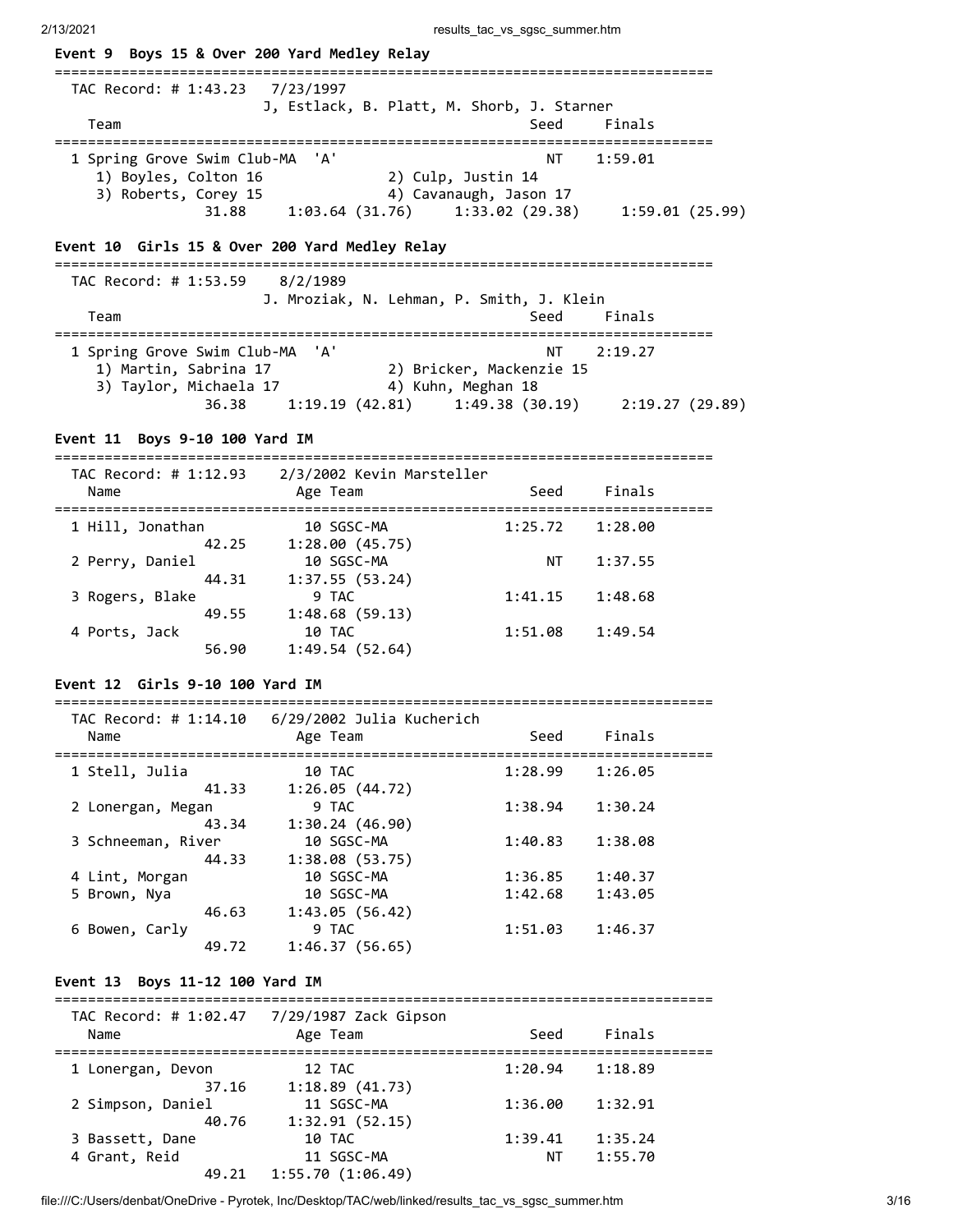### **Event 14 Girls 11-12 100 Yard IM**

| TAC Record: # 1:08.29<br>Name | 6/13/2013 Rachel Stein, TAC<br>Age Team | Seed    | Finals  |  |
|-------------------------------|-----------------------------------------|---------|---------|--|
| 1 Abel, Maddy                 | 12 TAC                                  | 1:17.47 | 1:14.87 |  |
| 33.90                         | 1:14.87(40.97)                          |         |         |  |
| 2 Meyer, Emma                 | 11 SGSC-MA                              | 1:17.38 | 1:15.42 |  |
| 36.73                         | 1:15.42(38.69)                          |         |         |  |
| 3 Hoschar, Allison            | 11 SGSC-MA                              | NΤ      | 1:24.21 |  |
| 40.60                         | 1:24.21(43.61)                          |         |         |  |
| 4 Yingling, Erika             | 12 TAC                                  | 1:30.10 | 1:25.26 |  |
| 38.92                         | 1:25.26(46.34)                          |         |         |  |
| 5 Hagan, Olivia               | 12 SGSC-MA                              | 1:30.11 | 1:28.61 |  |
| 43.37                         | 1:28.61(45.24)                          |         |         |  |
| 6 Quinn, Mattison             | 11 TAC                                  | 1:33.91 | 1:30.42 |  |
| 42.95                         | 1:30.42(47.47)                          |         |         |  |

===============================================================================

# **Event 15 Boys 13-14 100 Yard IM**

| TAC Record: # 58.10<br>Name |       | 7/22/1989 Zach Gipson<br>Age Team | Seed    | Finals  |  |
|-----------------------------|-------|-----------------------------------|---------|---------|--|
| 1 Culp, Justin              |       | 14 SGSC-MA                        | 1:04.86 | 1:04.04 |  |
| 2 Fryar, Aidan              | 30.66 | 1:04.04(33.38)<br>14 TAC          | ΝT      | 1:06.46 |  |
| 3 Rogers, Charles           | 29.95 | 1:06.46(36.51)<br>11 TAC          | 1:24.37 | 1:26.60 |  |
|                             | 40.79 | 1:26.60(45.81)                    |         |         |  |

## **Event 16 Girls 13-14 100 Yard IM**

| TAC Record: # 1:01.98<br>Name | 6/20/1987 Nikki Lehman<br>Age Team | Seed    | Finals  |  |
|-------------------------------|------------------------------------|---------|---------|--|
| 1 Stein, Rachel               | 12 TAC                             | 1:08.29 | 1:10.71 |  |
| 32.27                         | 1:10.71(38.44)                     |         |         |  |
| 2 Godman, Alyssa              | 14 SGSC-MA                         | 1:22.19 | 1:20.61 |  |
| 36.88                         | 1:20.61(43.73)                     |         |         |  |
| 3 Alwine, Shelby              | 13 SGSC-MA                         | ΝT      | 1:21.34 |  |
| 39.27                         | 1:21.34(42.07)                     |         |         |  |
| 4 Strickler, Sydnee           | 13 TAC                             | 1:26.32 | 1:23.01 |  |
| 38.72                         | 1:23.01(44.29)                     |         |         |  |

#### **Event 17 Boys 15 & Over 100 Yard IM**

| TAC Record: # 56.46            | 7/14/1990 Zach Gipson    |         |         |
|--------------------------------|--------------------------|---------|---------|
| Name                           | Age Team                 | Seed    | Finals  |
| 1 Bukoski, Alex                | 16 TAC                   | ΝT      | 1:00.58 |
| 27.94                          | 1:00.58(32.64)           |         |         |
| 2 Roberts, Corey               | 15 SGSC-MA               | 1:06.87 | 1:07.94 |
| 30.72                          | 1:07.94(37.22)           |         |         |
| 3 Alwine-Frank, Raven<br>33.16 | 13 TAC<br>1:15.73(42.57) | 1:15.17 | 1:15.73 |

# **Event 18 Girls 15 & Over 100 Yard IM**

| TAC Record: # 1:02.62 | 8/2/1989 Julie Mroziak |         |         |  |
|-----------------------|------------------------|---------|---------|--|
| Name                  | Age Team               | Seed    | Finals  |  |
|                       |                        |         |         |  |
| 1 Taylor, Michaela    | 17 SGSC-MA             | 1:12.84 | 1:11.51 |  |
| 32.47                 | 1:11.51(39.04)         |         |         |  |
| 2 Smith, Carsyn       | 15 TAC                 | 1:12.69 | 1:15.23 |  |

file:///C:/Users/denbat/OneDrive - Pyrotek, Inc/Desktop/TAC/web/linked/results\_tac\_vs\_sgsc\_summer.htm 4/16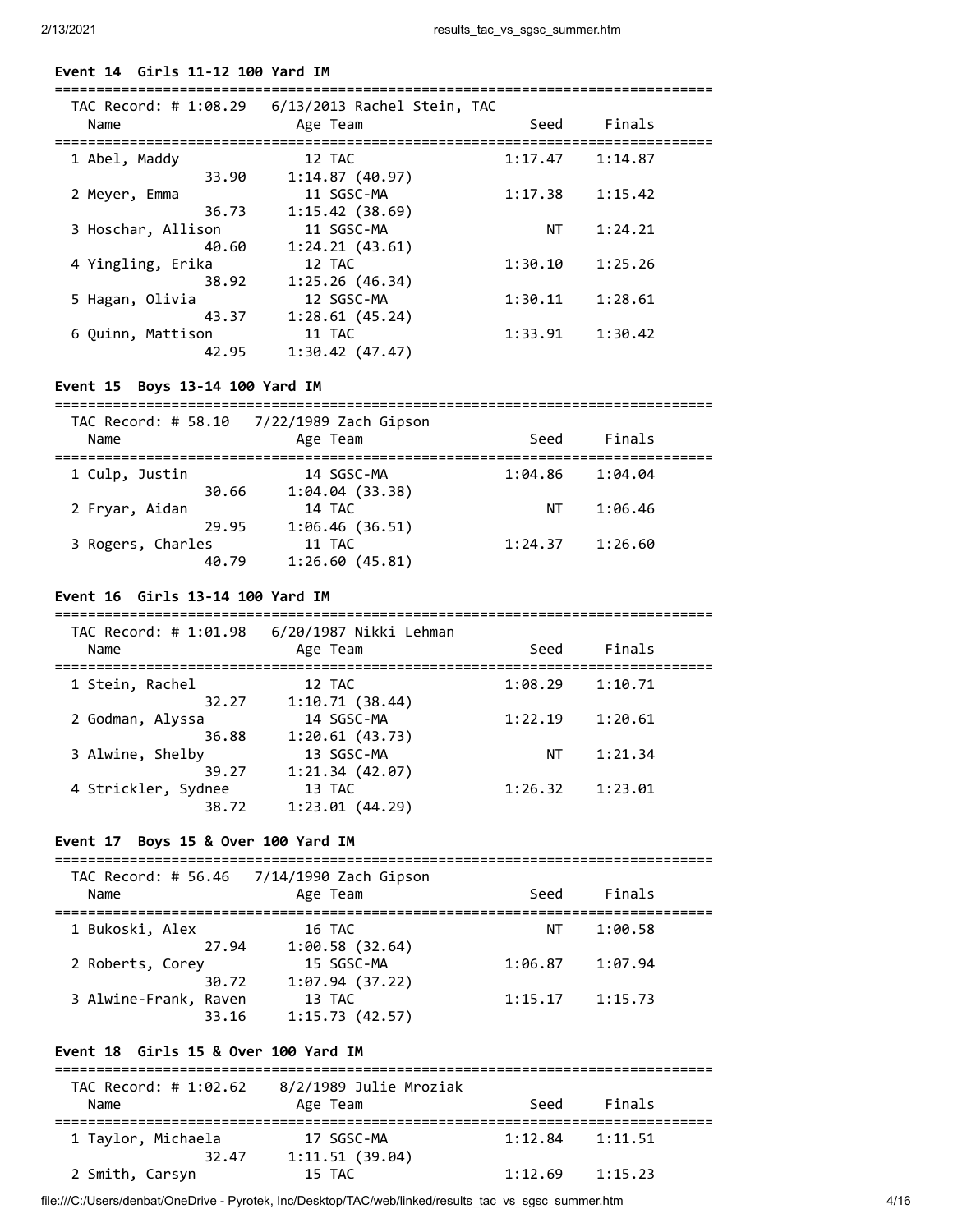| 34.72               | 1:15.23(40.51) |         |         |
|---------------------|----------------|---------|---------|
| 3 Drosdick, Raine   | 16 SGSC-MA     | NT.     | 1:16.31 |
| 34.20               | 1:16.31(42.11) |         |         |
| 4 Suarez, Havannah  | 14 TAC         | NT.     | 1:19.57 |
| 37.38               | 1:19.57(42.19) |         |         |
| 5 Waltemyer, Ashton | 11 SGSC-MA     | 1:41.19 | 1:42.64 |
| 49.27               | 1:42.64(53.37) |         |         |

### **Event 19 Boys 8 & Under 25 Yard Freestyle**

===============================================================================

| TAC Record: # 15.22<br>Name | 6/19/2004 Spenser Strickler<br>Age Team | Seed  | Finals |  |
|-----------------------------|-----------------------------------------|-------|--------|--|
| 1 Ball, Bryce               | 8 SGSC-MA                               | 18.82 | 17.33  |  |
| 2 Bassett, Rome             | 8 TAC                                   | 20.39 | 18.95  |  |
| 3 Scheivert, Gavin          | 8 SGSC-MA                               | 22.33 | 20.35  |  |
| 4 Goldstein, Braydon        | 7 TAC                                   | 20.98 | 22.21  |  |
| 5 Heist, Jacob              | 7 SGSC-MA                               | 26.85 | 25.69  |  |
| 6 Heiland, Aydan            | 8 TAC                                   | 34.19 | 34.31  |  |
| -- Riggin, Kayden           | 8 SGSC-MA                               | 32.32 | X26.84 |  |

# **Event 20 Girls 8 & Under 25 Yard Freestyle**

===============================================================================

| Name               | TAC Record: # 14.65 7/28/2007 Carson Gross<br>Age Team | Seed  | Finals |  |
|--------------------|--------------------------------------------------------|-------|--------|--|
| 1 Gross, Kendall   | 8 TAC                                                  | 17.16 | 16.70  |  |
| 2 Neidigh, Brynn   | 7 TAC                                                  | 17.96 | 18.61  |  |
| 3 Abel, Lauren     | 7 TAC                                                  | 21.83 | 19.53  |  |
| 4 Rayman, Madison  | 8 SGSC-MA                                              | 21.55 | 21.38  |  |
| 5 Mascaro, Juliana | 7 SGSC-MA                                              | 24.90 | 26.53  |  |
| 6 Schneeman, Lela  | 7 SGSC-MA                                              | 33.96 | 31.91  |  |

# **Event 21 Boys 9-10 50 Yard Freestyle**

===============================================================================  $TAC$  Record:  $H20E8$  1/12/2002 Kevin Marstell

| Name               | Age Team   | Seed  | Finals |  |
|--------------------|------------|-------|--------|--|
| 1 Godman, Justin   | 9 SGSC-MA  | 36.14 | 36.90  |  |
| 2 Royer, Josh      | 10 TAC     | 36.74 | 37.57  |  |
| 3 Ports, Jack      | 10 TAC     | 43.12 | 42.54  |  |
| 4 Fleming, Elijah  | 10 SGSC-MA | NΤ    | 46.18  |  |
| 5 Sanders, Hayden  | 8 TAC      | 50.86 | 52.34  |  |
| 6 Somerville, Gabe | 9 SGSC-MA  | 57.37 | 56.68  |  |
|                    |            |       |        |  |

#### **Event 22 Girls 9-10 50 Yard Freestyle**

| Name                                                                                                                                                                               | TAC Record: # 29.76  1/24/2009 Carson Gross<br>Age Team                                                   | Seed                                                                   | Finals                                                                           |
|------------------------------------------------------------------------------------------------------------------------------------------------------------------------------------|-----------------------------------------------------------------------------------------------------------|------------------------------------------------------------------------|----------------------------------------------------------------------------------|
| 1 Trout, Riley E<br>2 Heist, Megan<br>3 Hunt, Savannah<br>4 Lonergan, Megan<br>5 Bell, Elizabeth<br>6 Parks, Kylee<br>-- Riggin, Madison<br>-- Simerly, Callie<br>-- Hinson, Emily | 10 TAC<br>10 SGSC-MA<br>9 TAC<br>9 TAC<br>9 SGSC-MA<br>9 SGSC-MA<br>10 SGSC-MA<br>10 SGSC-MA<br>9 SGSC-MA | 32.80<br>NT<br>32.81<br>37.38<br>36.14<br>NT<br>40.04<br>NT T<br>54.42 | 31.58<br>32.45<br>33.40<br>33.63<br>35.13<br>47.37<br>X38.85<br>X39.85<br>X50.24 |
| Event 23 Boys 11-12 50 Yard Freestyle                                                                                                                                              |                                                                                                           |                                                                        |                                                                                  |
| Name                                                                                                                                                                               | TAC Record: # 24.46 6/20/1987 Greg Gipson<br>Age Team                                                     | Seed                                                                   | Finals                                                                           |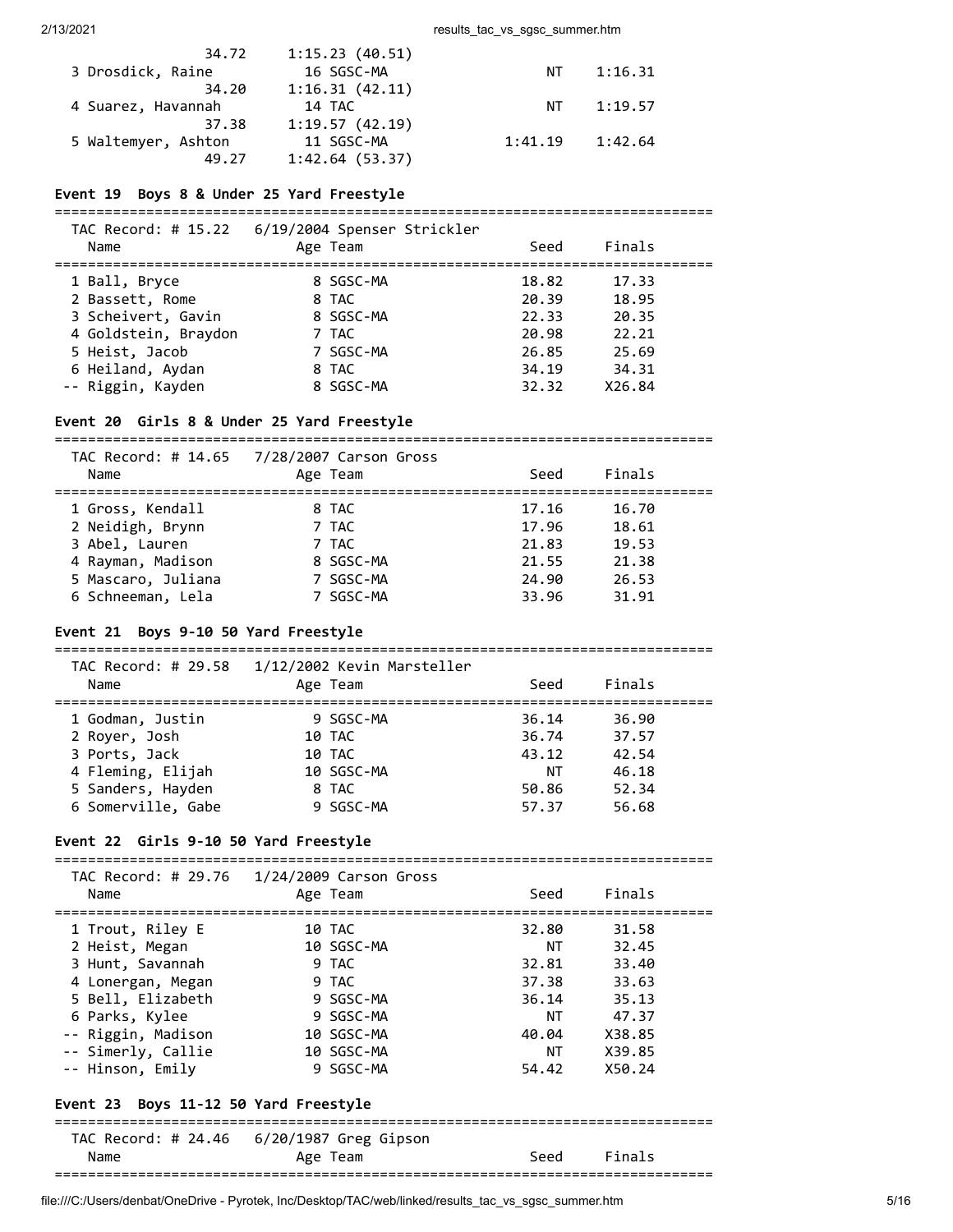| 1 McGlynn, Brian  | 12 SGSC-MA | 28.91 | 28.96 |
|-------------------|------------|-------|-------|
| 2 Peters, Matthew | 11 TAC     | 30.92 | 30.27 |
| 3 Cavanaugh, Gabe | 11 SGSC-MA | 48.90 | 48.34 |
| 4 Sanford, Erick  | 12 TAC     | 50.47 | 50.32 |
| 5 Lint, Dylan     | 11 SGSC-MA | NΤ    | 50.81 |

#### **Event 24 Girls 11-12 50 Yard Freestyle**

===============================================================================

| TAC Record: # 26.30<br>Name | 1/24/1987 Whitney Peach<br>Age Team | Seed  | Finals |  |
|-----------------------------|-------------------------------------|-------|--------|--|
| 1 Meyer, Emma               | 11 SGSC-MA                          | 28.92 | 29.25  |  |
| 2 Hunt, Katie               | 12 TAC                              | 31.44 | 31.89  |  |
| 3 Hagan, Olivia             | 12 SGSC-MA                          | 58.19 | 33.92  |  |
| 4 Eisa, Marium              | 11 SGSC-MA                          | 36.34 | 36.14  |  |
| 5 Nicholson, Sophie         | 11 TAC                              | 38.66 | 37.55  |  |
| 6 Sachar, India             | 11 TAC                              | 39.16 | 38.90  |  |
|                             |                                     |       |        |  |

### **Event 25 Boys 13-14 50 Yard Freestyle**

=============================================================================== TAC Record: # 22.16 3/31/1989 Zack Gipson

| $AC$ $NECUIU.$ $H$ $ZZ.10$<br>Name | J/JI/IJOJ LALK UIPSUN<br>Age Team | Seed  | Finals |  |
|------------------------------------|-----------------------------------|-------|--------|--|
| 1 Kuhn, Jay                        | 14 SGSC-MA                        | NΤ    | 26.74  |  |
| 2 Orndorff, Seth                   | 14 TAC                            | 29.77 | 29.21  |  |
| 3 Bassett, Tate                    | 13 TAC                            | 29.90 | 29.63  |  |
| -- Coleman, Kaden                  | 13 TAC                            | ΝT    | DO.    |  |

#### **Event 26 Girls 13-14 50 Yard Freestyle**

| TAC Record: # 25.19 | 7/29/1987 Nikki Lehman |       |        |  |
|---------------------|------------------------|-------|--------|--|
| Name                | Age Team               | Seed  | Finals |  |
| 1 Gross, Delaney    | 13 TAC                 | 30.24 | 29.82  |  |
| 2 Godman, Kaylyn    | 14 SGSC-MA             | 32.30 | 30.18  |  |
| 2 Blymier, Megan    | 13 SGSC-MA             | 30.37 | 30.18  |  |
| 4 Russo, Freddie    | 11 TAC                 | 35.30 | 36.67  |  |
| 5 Smith, Makenzie   | 11 SGSC-MA             | 42.19 | 42.15  |  |

### **Event 27 Boys 15 & Over 50 Yard Freestyle**

#### ===============================================================================  $TAC$  Record:  $\#$  22.30  $\frac{7}{25}$ /2009 Ben Appleby

| Name             | TAC RECOPU. # 22.50 $1/23/2005$ bell appleby<br>Age Team | Seed  | Finals |  |
|------------------|----------------------------------------------------------|-------|--------|--|
| 1 Smith, Isaac   | 17 SGSC-MA                                               | NT    | 23.38  |  |
| 2 Fryar, Aidan   | 14 TAC                                                   | 26.29 | 25.65  |  |
| 3 Boyles, Colton | 16 SGSC-MA                                               | 25.58 | 25.92  |  |
| 4 Fryar, Gabe    | 15 TAC                                                   | ΝT    | 31.54  |  |
|                  |                                                          |       |        |  |

### **Event 28 Girls 15 & Over 50 Yard Freestyle**

| Name               | TAC Record: # 23.95 7/22/1989 Nikki Lehman<br>Age Team | Seed  | Finals |  |
|--------------------|--------------------------------------------------------|-------|--------|--|
| 1 Drosdick, Raine  | 16 SGSC-MA                                             | 28.59 | 29.45  |  |
| 2 Patterson, Allie | 17 TAC                                                 | NΤ    | 30.04  |  |
| 3 Bowen, Alexis    | 13 TAC                                                 | 31.23 | 31.03  |  |
| 4 Bankert, Emily   | 14 SGSC-MA                                             | 32.27 | 31.64  |  |
| 5 Martin, Sabrina  | 17 SGSC-MA                                             | 31.02 | 32.14  |  |

#### **Event 29 Boys 8 & Under 25 Yard Backstroke**

=============================================================================== TAC Record: # 17.98 6/26/2004 Spenser Strickler Name Contract Age Team Contract Seed Finals

| . | ---- | ---------- | ------- |
|---|------|------------|---------|
|   |      |            |         |
|   |      |            |         |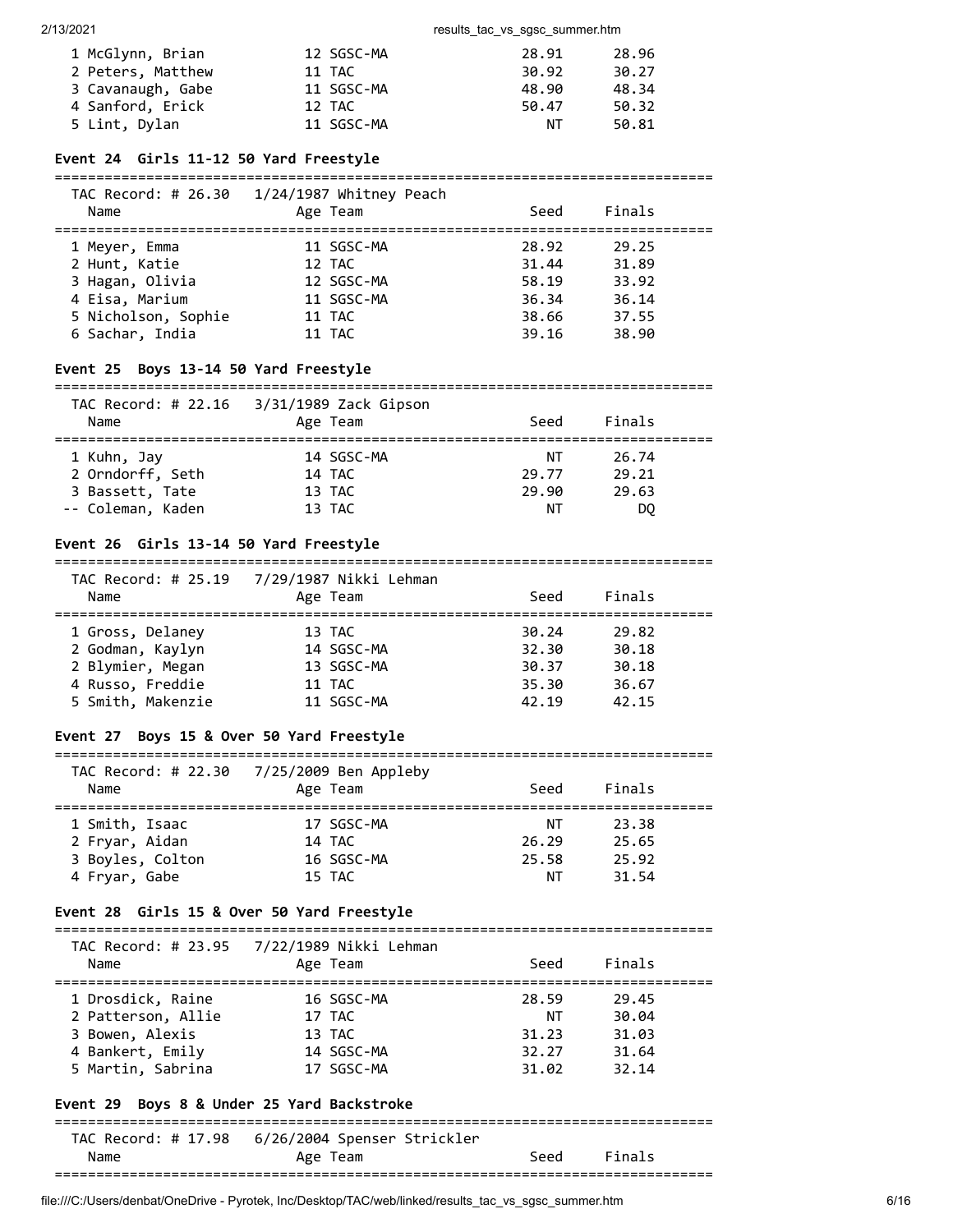#### 2/13/2021 20021 2003 2004 2006 2007 2013 2014 2014 2015 2016 2017 2018 2019 2019 2019 2019 2019 2019 2019 201

| 1 Lillich, Kyle       | 8 SGSC-MA | 20.04 | 19.90  |
|-----------------------|-----------|-------|--------|
| 2 Brown, Jacob        | 8 SGSC-MA | 21.35 | 24.41  |
| 3 Williams, Bailey    | 8 TAC     | 23.93 | 25.34  |
| 4 Fleming, Jacob      | 7 SGSC-MA | 32.95 | 29.31  |
| 5 Trout, Carter       | 8 TAC     | 31.31 | 31.26  |
| 6 Fryar, Cyrus        | 7 TAC     | 34.98 | 35.12  |
| -- Goldstein, Braydon | 7 TAC     | 27.24 | X26.53 |
| -- Riggin, Kayden     | 8 SGSC-MA | 31.12 | X32.42 |
| -- Sanders, Hayden    | 8 TAC     | 25.71 | X33.01 |
| -- Heiland, Aydan     | 8 TAC     | ΝT    | X35.50 |

# **Event 30 Girls 8 & Under 25 Yard Backstroke**

===============================================================================

| TAC Record: # 18.27<br>Name | 2/3/2013 Savannah Hunt<br>Age Team | Seed  | Finals |  |
|-----------------------------|------------------------------------|-------|--------|--|
| 1 Martin, Caitlyn           | 8 SGSC-MA                          | 23.01 | 23.00  |  |
| 2 Quinn, Tearnie            | 8 TAC                              | 23.66 | 23.56  |  |
| 3 Delgado, Olivia           | 7 TAC                              | 25.11 | 24.03  |  |
| 4 Abel, Lauren              | 7 TAC                              | 22.66 | 24.81  |  |
| 5 Mascaro, Juliana          | 7 SGSC-MA                          | 30.68 | 32.20  |  |
| 6 Schneeman, Lela           | 7 SGSC-MA                          | 37.78 | 35.35  |  |

# **Event 31 Boys 9-10 50 Yard Backstroke**

=============================================================================== TAC Record: # 32.85 1/26/2002 Kevin Marsteller

| <i></i><br>Name    | Age Team   | Seed  | Finals  |  |
|--------------------|------------|-------|---------|--|
| 1 Rogers, Blake    | 9 TAC      | 43.89 | 45.84   |  |
| 2 Smith, Trey      | 9 SGSC-MA  | 48.70 | 47.79   |  |
| 3 Heiland, Gavin   | 10 TAC     | 53.22 | 50.71   |  |
| 4 Fleming, Elijah  | 10 SGSC-MA | 54.00 | 55.82   |  |
| 5 Somerville, Gabe | 9 SGSC-MA  | ΝT    | 1:06.07 |  |

# **Event 32 Girls 9-10 50 Yard Backstroke**

| TAC Record: # 35.07 | $2/3/2013$ Riley Trout |       |        |  |
|---------------------|------------------------|-------|--------|--|
| Name                | Age Team               | Seed  | Finals |  |
|                     |                        |       |        |  |
| 1 Stell, Julia      | 10 TAC                 | 39.73 | 37.72  |  |
| 2 Guyer, Sophia     | 10 TAC                 | 44.67 | 38.10  |  |
| 3 Lonergan, Megan   | 9 TAC                  | 42.09 | 42.02  |  |
| 4 Kanwischer, Cori  | 10 SGSC-MA             | 43.71 | 44.18  |  |
| 5 Riggin, Madison   | 10 SGSC-MA             | 55.79 | 47.56  |  |
| 6 Parks, Kylee      | 9 SGSC-MA              | ΝT    | 51.58  |  |
|                     |                        |       |        |  |

# **Event 33 Boys 11-12 50 Yard Backstroke**

| TAC Record: # 29.30<br>Name | $3/21/1987$ Zack Gipson<br>Age Team | Seed    | Finals  |  |
|-----------------------------|-------------------------------------|---------|---------|--|
| 1 Lonergan, Devon           | 12 TAC                              | 38.74   | 36.17   |  |
| 2 Simpson, Daniel           | 11 SGSC-MA                          | 39.36   | 38.30   |  |
| 3 Williams, Keagan          | 10 TAC                              | 51.58   | 46.15   |  |
| 4 Grant, Reid               | 11 SGSC-MA                          | 46.39   | 47.77   |  |
| 5 Lint, Dylan               | 11 SGSC-MA                          | ΝT      | 1:03.70 |  |
| 6 Sanford, Erick            | 12 TAC                              | 1:07.43 | 1:05.18 |  |

# **Event 34 Girls 11-12 50 Yard Backstroke**

| TAC Record: # 31.05<br>Name | 6/13/2013 Rachel Stein<br>Age Team | Seed  | Finals |  |
|-----------------------------|------------------------------------|-------|--------|--|
| 1 Abel, Maddy               | 12 TAC                             | 32.66 | 34.56  |  |
| 2 Meyer, Emma               | 11 SGSC-MA                         | 34.38 | 35.52  |  |

file:///C:/Users/denbat/OneDrive - Pyrotek, Inc/Desktop/TAC/web/linked/results\_tac\_vs\_sgsc\_summer.htm 7/16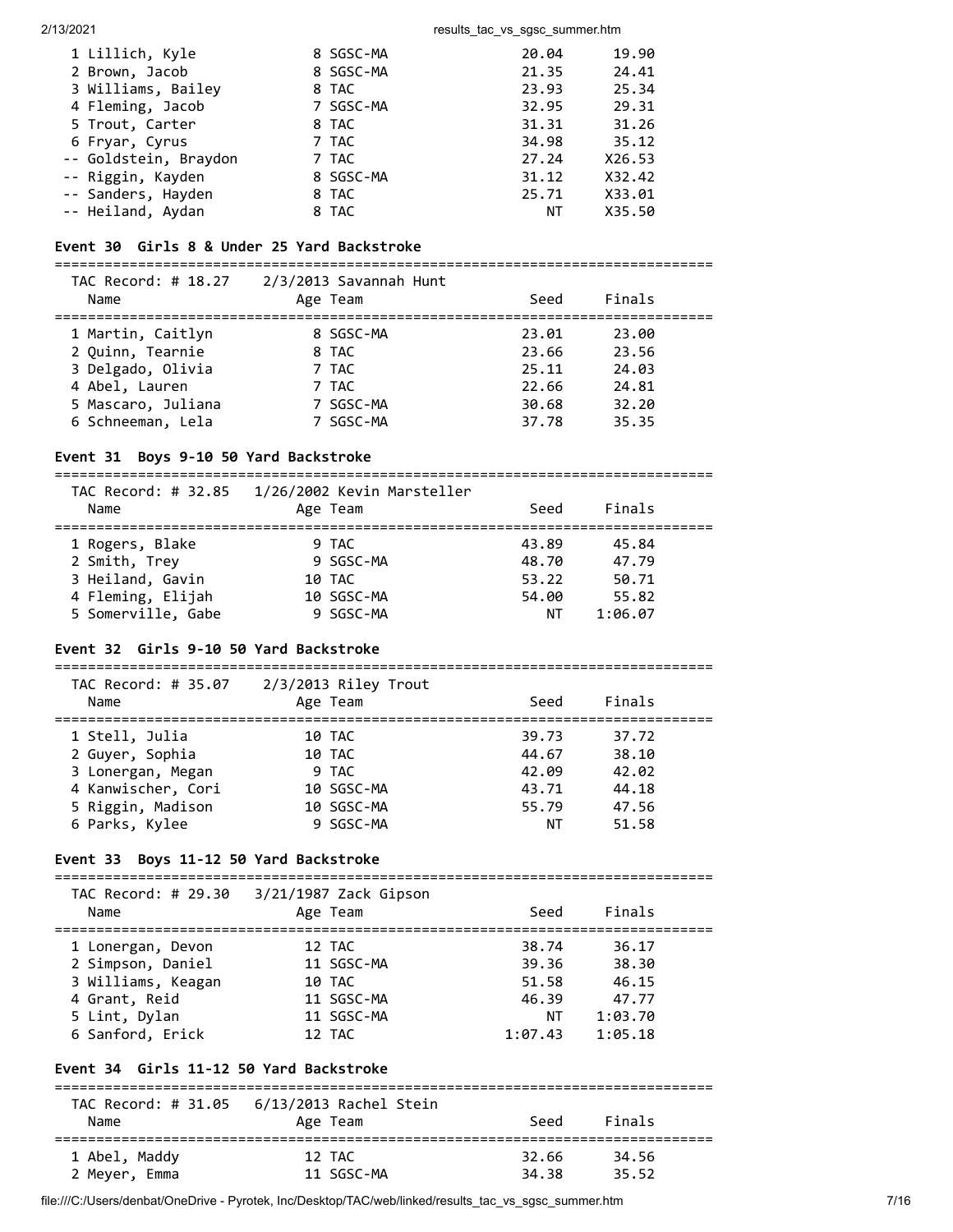| 3 Nicholson, Sophie | 11 TAC     | 48.26 | 44.47 |
|---------------------|------------|-------|-------|
| 4 Louey, Kiera      | 11 SGSC-MA | 45.54 | 47.49 |
| 5 Russo, Freddie    | 11 TAC     | 50.27 | 50.23 |
| 6 Etter, Isabella   | 11 SGSC-MA | 53.99 | 53.35 |

#### **Event 35 Boys 13-14 50 Yard Backstroke**

#### ===============================================================================  $7/22/1989$   $72ch$  Gi

| Name              | Age Team   | Seed | Finals |  |
|-------------------|------------|------|--------|--|
| 1 Kuhn, Jay       | 14 SGSC-MA | NT.  | 37.69  |  |
| 2 Orndorff, Seth  | 14 TAC     | ΝT   | 40.43  |  |
| 3 Mummert, Wesley | 14 TAC     | ΝT   | 48.73  |  |
| 4 Coleman, Kaden  | 13 TAC     | ΝT   | 57.36  |  |

# **Event 36 Girls 13-14 50 Yard Backstroke**

#### =============================================================================== TAC Record: # 29.78 7/29/1987 Julie Mroziak

| Name               | TAC NECULU. # 29.70 - 772971907 JUIIE MIUZIAN<br>Age Team | Seed  | Finals |  |
|--------------------|-----------------------------------------------------------|-------|--------|--|
| 1 Suarez, Havannah | 14 TAC                                                    | NT    | 36.09  |  |
| 2 Ball, Ashton     | 13 SGSC-MA                                                | 38.71 | 36.32  |  |
| 3 Godman, Alyssa   | 14 SGSC-MA                                                | 36.62 | 37.51  |  |
| 4 Hunt, Katie      | 12 TAC                                                    | 40.08 | 40.25  |  |
| 5 Sachar, India    | 11 TAC                                                    | 53.63 | 47.28  |  |
| 6 Sanchez, Zoe     | 10 SGSC-MA                                                | 49.44 | 50.81  |  |

# **Event 37 Boys 15 & Over 50 Yard Backstroke**

# ===============================================================================

| Name               | TAC Record: # 26.04 7/23/1997 Joe Estlack<br>Age Team | Seed  | Finals |  |
|--------------------|-------------------------------------------------------|-------|--------|--|
| 1 Cavanaugh, Jason | 17 SGSC-MA                                            | ΝT    | 33.43  |  |
| 2 Fryar, Gabe      | 15 TAC                                                | 37.26 | 38.57  |  |
| 3 Smith, Sean      | 13 TAC                                                | 41.35 | 41.52  |  |

# **Event 38 Girls 15 & Over 50 Yard Backstroke**

| TAC Record: # 28.32<br>Name              | 6/12/1999 Lindsay Billet<br>Age Team | Seed        | Finals         |  |
|------------------------------------------|--------------------------------------|-------------|----------------|--|
| 1 Drosdick, Raine<br>2 Gochnauer, Morgan | 16 SGSC-MA<br>14 TAC                 | 33.50<br>NΤ | 33.37<br>34.80 |  |
| 3 Hildebrand, Lara                       | 16 TAC                               | NΤ          | 36.45          |  |
| 4 Martin, Sabrina                        | 17 SGSC-MA                           | 36.01       | 36.84          |  |
| 5 Patterson, Allie                       | 17 TAC                               | 39.99       | 41.98          |  |

### **Event 39 Boys 9-10 100 Yard Freestyle**

| TAC Record: # 1:07.48<br>Name | 1/5/2002 Kevin Marsteller<br>Age Team | Seed    | Finals  |
|-------------------------------|---------------------------------------|---------|---------|
| 1 Hill, Jonathan<br>35.09     | 10 SGSC-MA<br>1:14.79(39.70)          | 1:18.24 | 1:14.79 |
| 2 Neidigh, Bryson<br>36.90    | 9 TAC<br>1:17.64(40.74)               | 1:15.66 | 1:17.64 |
| 3 Bassett, Dane<br>40.17      | 10 TAC<br>1:28.37(48.20)              | 1:24.26 | 1:28.37 |
| 4 Williams, Keagan<br>44.46   | 10 TAC<br>1:30.81(46.35)              | 1:38.73 | 1:30.81 |
| 5 Borman, Jeffrey<br>47.51    | 10 SGSC-MA<br>1:39.21(51.70)          | NΤ      | 1:39.21 |
| 6 Toth, Spencer               | 10 SGSC-MA                            | 1:55.84 | 1:41.56 |

# **Event 40 Girls 9-10 100 Yard Freestyle**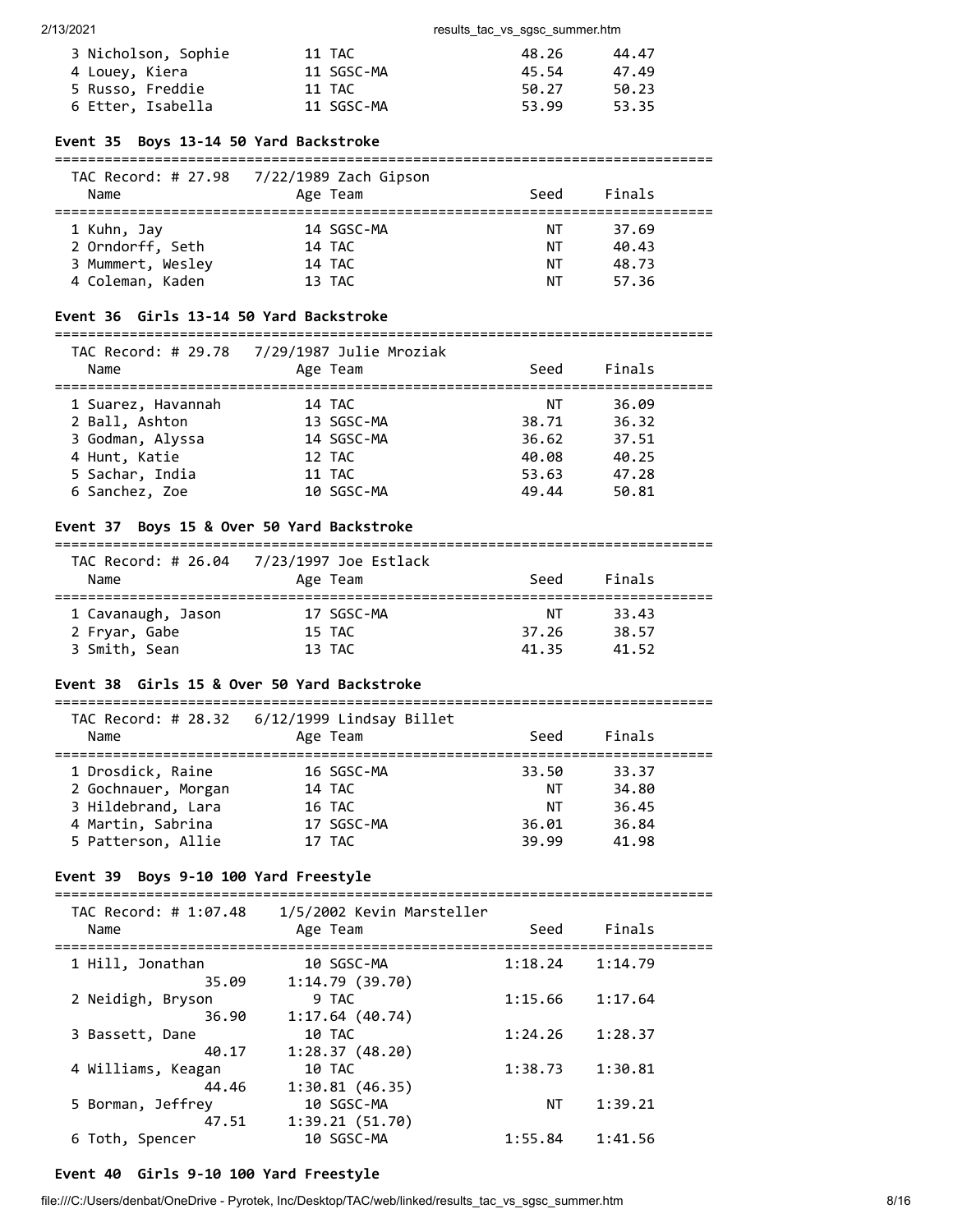| TAC Record: # 1:05.58<br>Name | 2/3/2002 Julia Kucherich<br>Age Team | Seed    | Finals  |
|-------------------------------|--------------------------------------|---------|---------|
| 1 Trout, Riley E<br>33.11     | 10 TAC<br>1:08.70(35.59)             | 1:12.02 | 1:08.70 |
| 2 Kuhn, Isabel<br>42.41       | 10 SGSC-MA<br>1:31.02(48.61)         | 1:36.52 | 1:31.02 |
| 3 Bowen, Carly<br>42.56       | 9 TAC<br>1:31.49 (48.93)             | 1:32.07 | 1:31.49 |
| 4 Simerly, Callie<br>44.08    | 10 SGSC-MA<br>1:33.52(49.44)         | 1:27.73 | 1:33.52 |

#### **Event 41 Boys 11-12 100 Yard Freestyle**

=============================================================================== TAC Record: # 56.23 4/3/1987 Greg Gipson

| LAL RECONU. # 50.43<br>Name | $4/3/198/$ ureg uipson<br>Age Team | Seed    | Finals  |  |
|-----------------------------|------------------------------------|---------|---------|--|
| 1 McGlynn, Brian            | 12 SGSC-MA                         | 1:07.20 | 1:04.11 |  |
| 2 Peters, Matthew           | 11 TAC                             | 1:09.77 | 1:08.60 |  |
| 32.79                       | 1:08.60(35.81)                     |         |         |  |
| 3 Rogers, Charles           | 11 TAC                             | 1:17.08 | 1:13.26 |  |
| 34.64                       | 1:13.26(38.62)                     |         |         |  |
| 4 Alwine, Gavin             | 11 SGSC-MA                         | ΝT      | 1:24.69 |  |
| 40.27                       | 1:24.69(44.42)                     |         |         |  |
| 5 Eisa, Mohammad            | 9 SGSC-MA                          | 1:48.03 | 1:43.14 |  |
|                             |                                    |         |         |  |

# **Event 42 Girls 11-12 100 Yard Freestyle**

===============================================================================

| Name                         | Age Team                     | Seed    | Finals  |  |
|------------------------------|------------------------------|---------|---------|--|
| 1 Stein, Rachel              | 12 TAC                       | 1:04.14 | 1:03.45 |  |
| 30.71<br>2 Wonder, Kirstyn   | 1:03.45(32.74)<br>12 SGSC-MA | 1:07.87 | 1:07.74 |  |
| 31.14<br>3 Russo, Freddie    | 1:07.74(36.60)<br>11 TAC     | 1:19.10 | 1:23.48 |  |
| 39.27<br>4 Blymier, Brooklyn | 1:23.48(44.21)<br>12 SGSC-MA | ΝT      | 1:25.43 |  |
| 37.71<br>5 Waltemyer, Ashton | 1:25.43(47.72)<br>11 SGSC-MA | 1:34.34 | 1:35.21 |  |
| 43.67<br>-- Hunt, Katie      | 1:35.21(51.54)<br>12 TAC     | 1:07.60 | DO.     |  |
| 33.69                        | DO (35.77)                   |         |         |  |

# **Event 43 Boys 13-14 100 Yard Freestyle**

| TAC Record: # 49.19<br>Name |       | $4/1/1989$ Zack Gipson<br>Age Team | Seed    | Finals  |  |
|-----------------------------|-------|------------------------------------|---------|---------|--|
| 1 Patterson, Alex           | 28.92 | 13 TAC<br>59.99 (31.07)            | 1:00.70 | 59.99   |  |
| 2 Kuhn, Jay                 | 28.95 | 14 SGSC-MA<br>1:00.33(31.38)       | 1:02.45 | 1:00.33 |  |
| 3 Smith, Sean               | 37.82 | 13 TAC<br>1:18.62(40.80)           | 1:31.89 | 1:18.62 |  |
| 4 Coleman, Kaden            | 48.74 | 13 TAC<br>1:45.85(57.11)           | 1:44.24 | 1:45.85 |  |

# **Event 44 Girls 13-14 100 Yard Freestyle**

| Name            | Age Team | Seed                | Finals |  |
|-----------------|----------|---------------------|--------|--|
| 1 Bowen, Alexis | 13 TAC   | $1:10.15$ $1:08.56$ |        |  |

file:///C:/Users/denbat/OneDrive - Pyrotek, Inc/Desktop/TAC/web/linked/results\_tac\_vs\_sgsc\_summer.htm 9/16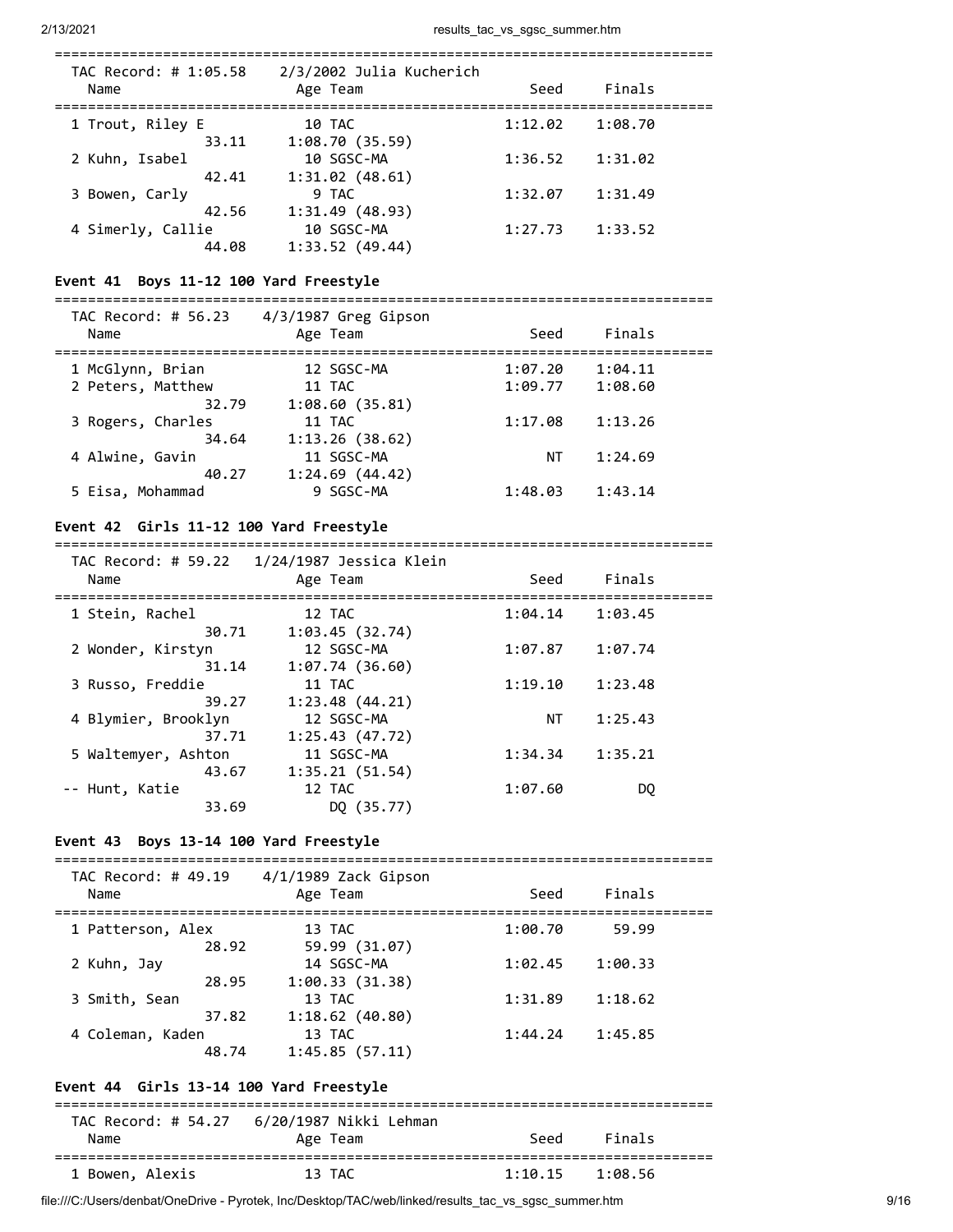2/13/2021 **results** tac vs sgsc summer.htm

| 32.38             | 1:08.56(36.18) |         |         |
|-------------------|----------------|---------|---------|
| 2 Ball, Ashton    | 13 SGSC-MA     | 1:10.56 | 1:09.63 |
| 33.34             | 1:09.63(36.29) |         |         |
| 3 Gross, Delaney  | 13 TAC         | ΝT      | 1:10.57 |
| 33.28             | 1:10.57(37.29) |         |         |
| 4 Bankert, Emily  | 14 SGSC-MA     | 1:12.50 | 1:10.96 |
| 33.49             | 1:10.96(37.47) |         |         |
| 5 Fryar, Cajsa    | 11 TAC         | 1:28.24 | 1:42.38 |
| 45.42             | 1:42.38(56.96) |         |         |
| 6 Etter, Isabella | 11 SGSC-MA     | 1:47.45 | 1:50.53 |
| 52.71             | 1:50.53(57.82) |         |         |

# **Event 45 Boys 15 & Over 100 Yard Freestyle**

=============================================================================== TAC Record: # 47.77 7/25/2009 Ben Appleby Name **Age Team** Seed Finals =============================================================================== 1 Smith, Isaac 17 SGSC-MA NT 54.58 25.53 54.58 (29.05) 2 Roberts, Corey 15 SGSC-MA 59.89 1:01.69 30.02 1:01.69 (31.67) 3 Fryar, Gabe 15 TAC NT 1:15.38 36.06 1:15.38 (39.32) 4 Mummert, Wesley 14 TAC 1:23.90 1:22.08 38.82 1:22.08 (43.26)

### **Event 46 Girls 15 & Over 100 Yard Freestyle**

#### =============================================================================== TAC Record: # 54.42 8/2/1989 Nikki Lehman

| IAC Record: # 54.42<br>Name | الكاتر الكائل الكلائل /2/ /6<br>Age Team | Seed    | Finals  |  |
|-----------------------------|------------------------------------------|---------|---------|--|
| 1 Smith, Carsyn             | 15 TAC                                   | NΤ      | 1:04.65 |  |
| 31.70                       | 1:04.65(32.95)                           |         |         |  |
| 2 Kuhn, Meghan              | 18 SGSC-MA                               | 1:07.82 | 1:05.24 |  |
| 30.61                       | 1:05.24(34.63)                           |         |         |  |
| 3 Godman, Kaylyn            | 14 SGSC-MA                               | NΤ      | 1:07.93 |  |
| 33.25                       | 1:07.93(34.68)                           |         |         |  |
| 4 Patterson, Allie          | 17 TAC                                   | 1:06.65 | 1:08.46 |  |
| 32.42                       | 1:08.46(36.04)                           |         |         |  |
| 5 Strickler, Sydnee         | 13 TAC                                   | 1:09.05 | 1:10.05 |  |
| 33.31                       | 1:10.05(36.74)                           |         |         |  |
| 6 Bricker, Mackenzie        | 15 SGSC-MA                               | NΤ      | 1:11.98 |  |
| 34.06                       | 1:11.98(37.92)                           |         |         |  |
|                             |                                          |         |         |  |

### **Event 47 Boys 8 & Under 25 Yard Breaststroke**

| Name              | TAC Record: # 20.56 2/12/2000 Joey Royer<br>Age Team | Seed  | Finals |
|-------------------|------------------------------------------------------|-------|--------|
| 1 Ball, Bryce     | 8 SGSC-MA                                            | 22.79 | 22.81  |
| 2 Hunt, Reed      | 7 TAC                                                | 24.40 | 23.57  |
| 3 Hill, Will      | 8 SGSC-MA                                            | 24.81 | 24.86  |
| 4 Trout, Carter   | 8 TAC                                                | 28.42 | 29.85  |
| 5 Bassett, Rome   | 8 TAC                                                | 29.08 | 31.43  |
| -- Fleming, Jacob | 7 SGSC-MA                                            | ΝT    | X40.69 |
| -- Miller, Alden  | 8 SGSC-MA                                            | ΝT    | DO.    |

#### **Event 48 Girls 8 & Under 25 Yard Breaststroke** ===============================================================================

| Name                                 | TAC Record: # 19.68 7/14/2007 Megan Hunt<br>Age Team | Seed           | Finals         |  |
|--------------------------------------|------------------------------------------------------|----------------|----------------|--|
| 1 Martin, Caitlyn                    | 8 SGSC-MA                                            | 23.82          | 22.55          |  |
| 2 Gross, Kendall<br>3 Neidigh, Brynn | 8 TAC<br>7 TAC                                       | 22.59<br>28.87 | 23.72<br>26.91 |  |

file:///C:/Users/denbat/OneDrive - Pyrotek, Inc/Desktop/TAC/web/linked/results\_tac\_vs\_sgsc\_summer.htm 10/16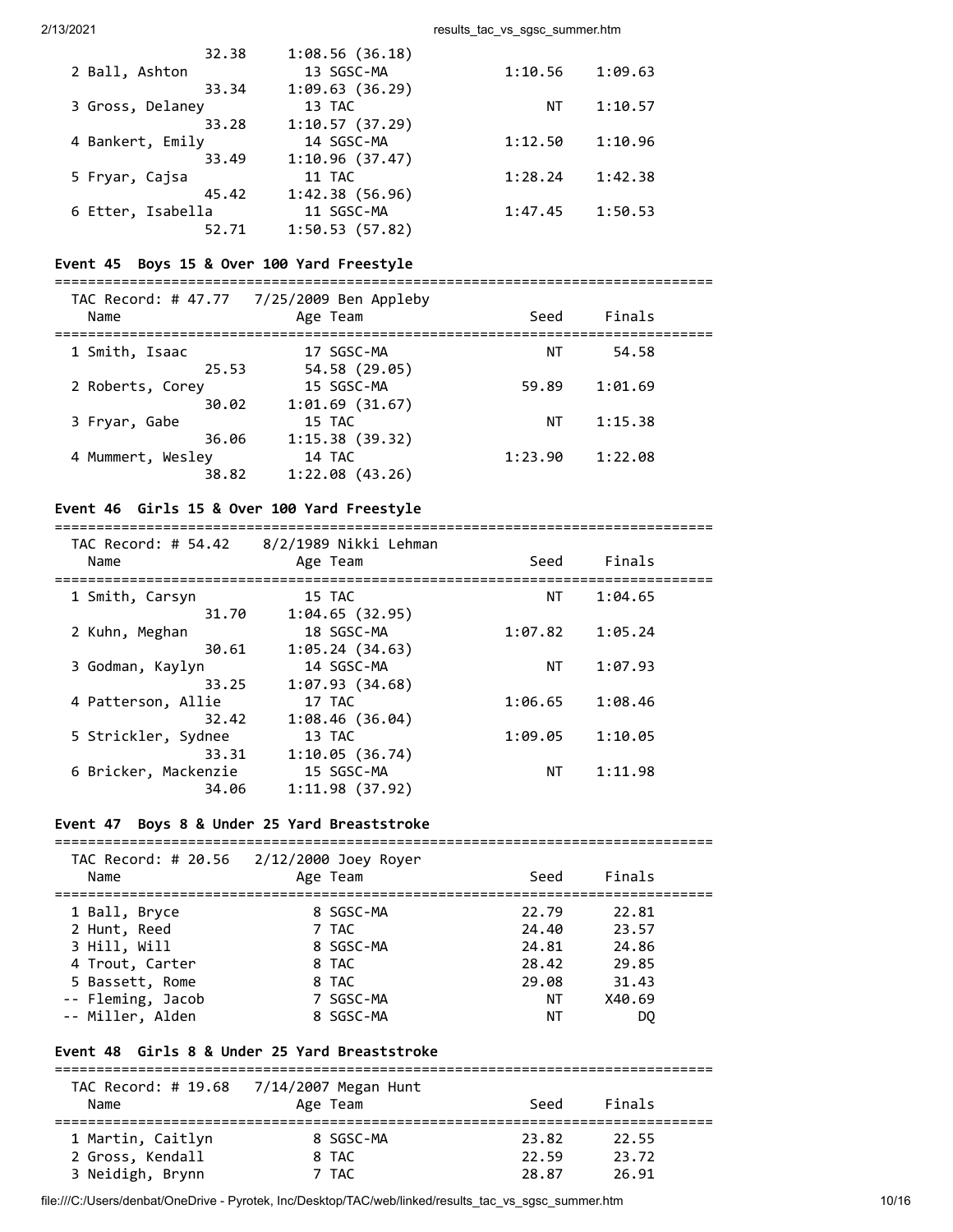| -- Sanchez, Abigail | 8 SGSC-MA | 29.10 | DO - |
|---------------------|-----------|-------|------|
|---------------------|-----------|-------|------|

#### **Event 49 Boys 9-10 50 Yard Breaststroke**

#### ===============================================================================  $TAC$  Record:  $\#$  39.12 7/31/1991 Craig Brennan

| Name              | TAC RECOLU. $\pi$ 39.12 $\left($ 1731/1991 Claig Diemian<br>Age Team | Seed    | Finals  |  |
|-------------------|----------------------------------------------------------------------|---------|---------|--|
| 1 Neidigh, Bryson | 9 TAC                                                                | 46.70   | 46.34   |  |
| 2 Godman, Justin  | 9 SGSC-MA                                                            | ΝT      | 46.37   |  |
| 3 Perry, Daniel   | 10 SGSC-MA                                                           | 49.08   | 50.82   |  |
| 4 Royer, Josh     | 10 TAC                                                               | 1:03.30 | 54.81   |  |
| 5 Heiland, Gavin  | 10 TAC                                                               | 1:09.13 | 1:07.61 |  |
| 6 Borman, Jeffrey | 10 SGSC-MA                                                           | 1:01.45 | 1:09.71 |  |

#### **Event 50 Girls 9-10 50 Yard Breaststroke**

# ===============================================================================

| TAC Record: # 38.00<br>Name | $1/17/2010$ Megan Hunt, TAC<br>Age Team | Seed    | Finals   |  |
|-----------------------------|-----------------------------------------|---------|----------|--|
| 1 Heist, Megan              | 10 SGSC-MA                              | 41.44   | 40.05    |  |
| 2 Trout, Riley E            | 10 TAC                                  | 44.49   | 43.10    |  |
| 3 Guyer, Sophia             | 10 TAC                                  | 49.29   | 44.10    |  |
| 4 Bowen, Carly              | 9 TAC                                   | 1:02.37 | 58.66    |  |
| 5 Hinson, Emily             | 9 SGSC-MA                               | 1:12.70 | 1:10.56  |  |
| -- Kuhn, Isabel             | 10 SGSC-MA                              | ΝT      | X55.77   |  |
| -- Brown, Nya               | 10 SGSC-MA                              | 58.73   | X56.69   |  |
| -- Sanchez, Zoe             | 10 SGSC-MA                              | 1:03.56 | X1:01.10 |  |
| -- Schneeman, River         | 10 SGSC-MA                              | ΝT      | DQ       |  |
|                             |                                         |         |          |  |

#### **Event 51 Boys 11-12 50 Yard Breaststroke**

#### ===============================================================================

| TAC Record: # 31.98<br>Name | 3/21/1987 Zack Gipson<br>Age Team | Seed  | Finals |  |
|-----------------------------|-----------------------------------|-------|--------|--|
| 1 Lonergan, Devon           | 12 TAC                            | 41.96 | 41.98  |  |
| 2 Rogers, Charles           | 11 TAC                            | 46.77 | 46.04  |  |
| 3 Alwine, Gavin             | 11 SGSC-MA                        | ΝT    | 49.80  |  |
| 4 Cavanaugh, Gabe           | 11 SGSC-MA                        | ΝT    | 53.20  |  |
| -- Culp, Adam               | 12 SGSC-MA                        | 49.10 | DO     |  |

#### **Event 52 Girls 11-12 50 Yard Breaststroke**

#### ===============================================================================  $TAC$  Record: # 35.36 2/12/2011 Mega

| Name               | Age Team   | Seed  | Finals |  |
|--------------------|------------|-------|--------|--|
| 1 Stein, Rachel    | 12 TAC     | 39.13 | 38.61  |  |
| 2 Wonder, Kirstyn  | 12 SGSC-MA | 39.02 | 39.32  |  |
| 3 Hoschar, Allison | 11 SGSC-MA | 42.28 | 42.24  |  |

 4 Scheivert, Ella 11 SGSC-MA 44.98 42.57 5 Sachar, India 11 TAC 52.86 46.34 6 Fryar, Cajsa 11 TAC 54.81 56.23

#### **Event 53 Boys 13-14 50 Yard Breaststroke**

#### =============================================================================== TAC Record: # 28.28 7/22/1989 Zach Gipson

| 155 11550 U. T 20.20<br>Name            | 772271999 LUCH OIDSON<br>Age Team | Seed           | Finals         |  |
|-----------------------------------------|-----------------------------------|----------------|----------------|--|
| 1 Culp, Justin<br>2 Alwine-Frank, Raven | 14 SGSC-MA<br>13 TAC              | 32.58<br>40.84 | 31.70<br>39.40 |  |
| -- Mummert, Wesley                      | 14 TAC                            | NΤ             | DO.            |  |

## **Event 54 Girls 13-14 50 Yard Breaststroke**

#### =============================================================================== TAC Record: # 31.05 7/29/1987 Nikki Lehman

| Name | Age Team |  | Seed Finals |
|------|----------|--|-------------|
|------|----------|--|-------------|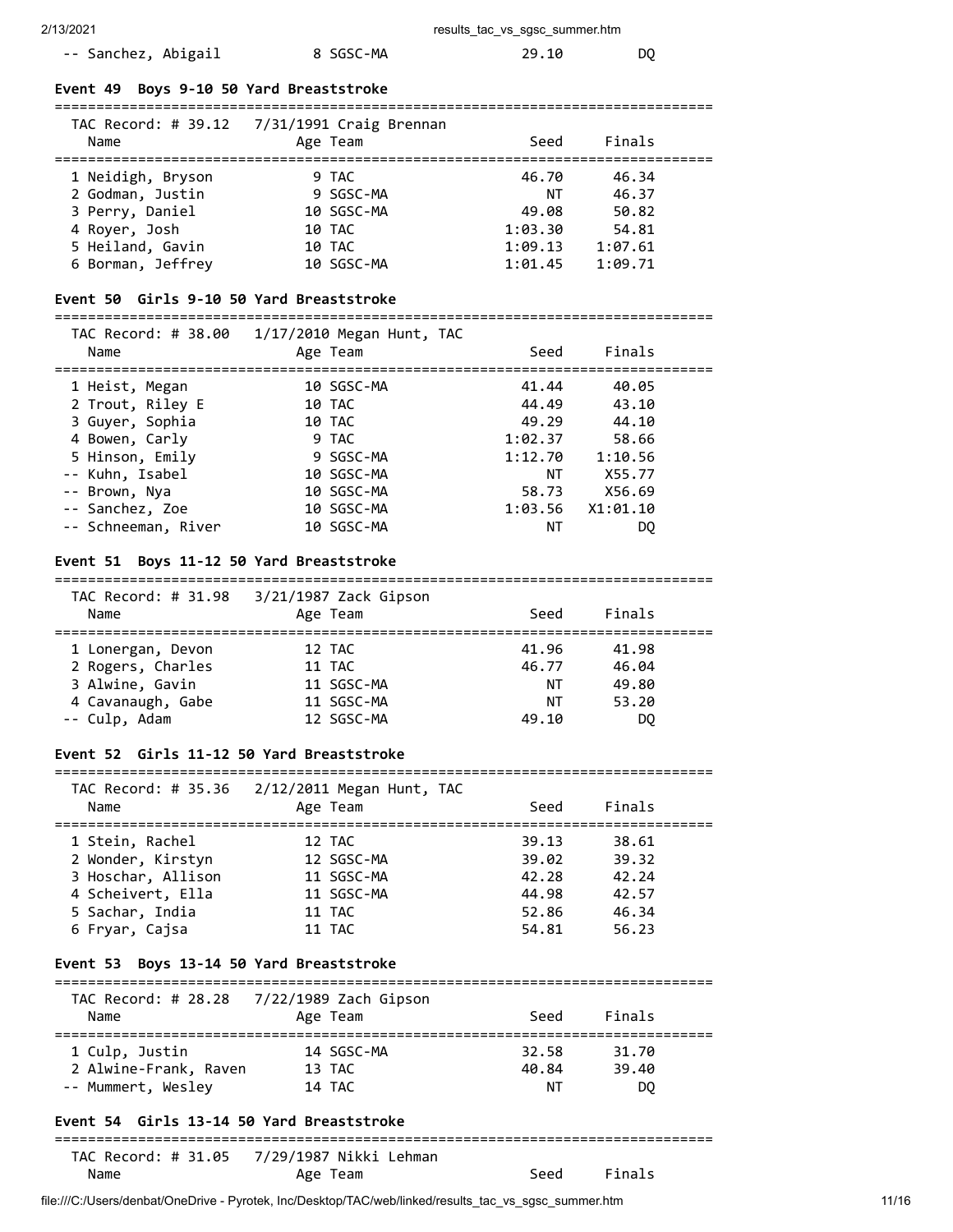# ===============================================================================

| 1 Alwine, Shelby   | 13 SGSC-MA | NΤ    | 40.36 |  |
|--------------------|------------|-------|-------|--|
| 2 Abel, Maddy      | 12 TAC     | 42.98 | 42.79 |  |
| 3 Godman, Kaylyn   | 14 SGSC-MA | 42.34 | 42.86 |  |
| 4 Suarez, Havannah | 14 TAC     | ΝT    | 42.91 |  |
| 5 Smith, Makenzie  | 11 SGSC-MA | ΝT    | 46.17 |  |
| 6 Yingling, Erika  | 12 TAC     | 50.06 | 46.37 |  |

#### **Event 55 Boys 15 & Over 50 Yard Breaststroke**

===============================================================================

| TAC Record: # 28.07<br>Name | 7/14/1990 Zach Gipson<br>Age Team | Seed  | Finals |  |
|-----------------------------|-----------------------------------|-------|--------|--|
| 1 Bukoski, Alex             | 16 TAC                            | ΝT    | 30.36  |  |
| 2 Cavanaugh, Jason          | 17 SGSC-MA                        | 33.49 | 33.18  |  |
| 3 Bassett, Tate             | 13 TAC                            | ΝT    | 45.33  |  |

#### **Event 56 Girls 15 & Over 50 Yard Breaststroke**

=============================================================================== TAC Record: # 30.51 7/22/1989 Nikki Lehman Name Age Team Seed Finals

| .                    | <b>RAC COMP</b> | ----  | .     |
|----------------------|-----------------|-------|-------|
| 1 Gochnauer, Morgan  | 14 TAC          | ΝT    | 41.00 |
| 2 Bricker, Mackenzie | 15 SGSC-MA      | ΝT    | 41.99 |
| 3 Eisa, Marium       | 11 SGSC-MA      | 44.51 | 44.04 |
| 4 Blymier, Megan     | 13 SGSC-MA      | 45.29 | 45.11 |
| 5 Hildebrand, Lara   | 16 TAC          | 48.29 | 46.77 |

### **Event 57 Boys 8 & Under 25 Yard Butterfly**

=============================================================================== TAC Record: # 16.21 2/5/2011 Matthew Peters, TAC Name Age Team Seed Finals =============================================================================== 1 Brown, Jacob 8 SGSC-MA NT 19.42 2 Hunt, Reed 7 TAC 19.11 19.64<br>3 Lillich, Kyle 8 SGSC-MA 19.10 20.74 3 Lillich, Kyle 8 SGSC-MA 19.10 20.74 4 Hill, Will 8 SGSC-MA NT 23.02 5 Williams, Bailey 8 TAC 29.82 30.23 6 Fryar, Cyrus 7 TAC 36.75 32.68

# **Event 58 Girls 8 & Under 25 Yard Butterfly**

=============================================================================== TAC Record: # 17.10 6/23/2007 Delaney Gross

| Name                                 | Age Team       | Seed           | Finals         |  |
|--------------------------------------|----------------|----------------|----------------|--|
| 1 Gross, Kendall<br>2 Ouinn, Tearnie | 8 TAC<br>8 TAC | 18.80<br>25.44 | 18.96<br>24.04 |  |
| 3 Martin, Caitlyn                    | 8 SGSC-MA      | ΝT             | 24.82          |  |
| 4 Rayman, Madison                    | 8 SGSC-MA      | 24.13          | 26.17          |  |
| 5 Sanchez, Abigail                   | 8 SGSC-MA      | ΝT             | 26.77          |  |
| -- Delgado, Olivia                   | 7 TAC          | ΝT             | DO             |  |

#### **Event 59 Boys 9-10 50 Yard Butterfly**

#### =============================================================================== TAC Record: # 31.69 1/26/2002 Kevin Marsteller

| Name               | 1AC RCCOPU. # 21.02 LIZO/2002 RCVIN HUNDECIICH<br>Age Team | Seed    | Finals |  |
|--------------------|------------------------------------------------------------|---------|--------|--|
| 1 Perry, Daniel    | 10 SGSC-MA                                                 | ΝT      | 48.82  |  |
| 2 Smith, Trey      | 9 SGSC-MA                                                  | 51.31   | 53.54  |  |
| 3 Williams, Keagan | 10 TAC                                                     | 59.38   | 55.43  |  |
| -- Bassett, Dane   | 10 TAC                                                     | 42.61   | DO.    |  |
| -- Eisa, Mohammad  | 9 SGSC-MA                                                  | 1:03.51 | DO.    |  |
|                    |                                                            |         |        |  |

#### **Event 60 Girls 9-10 50 Yard Butterfly**

===============================================================================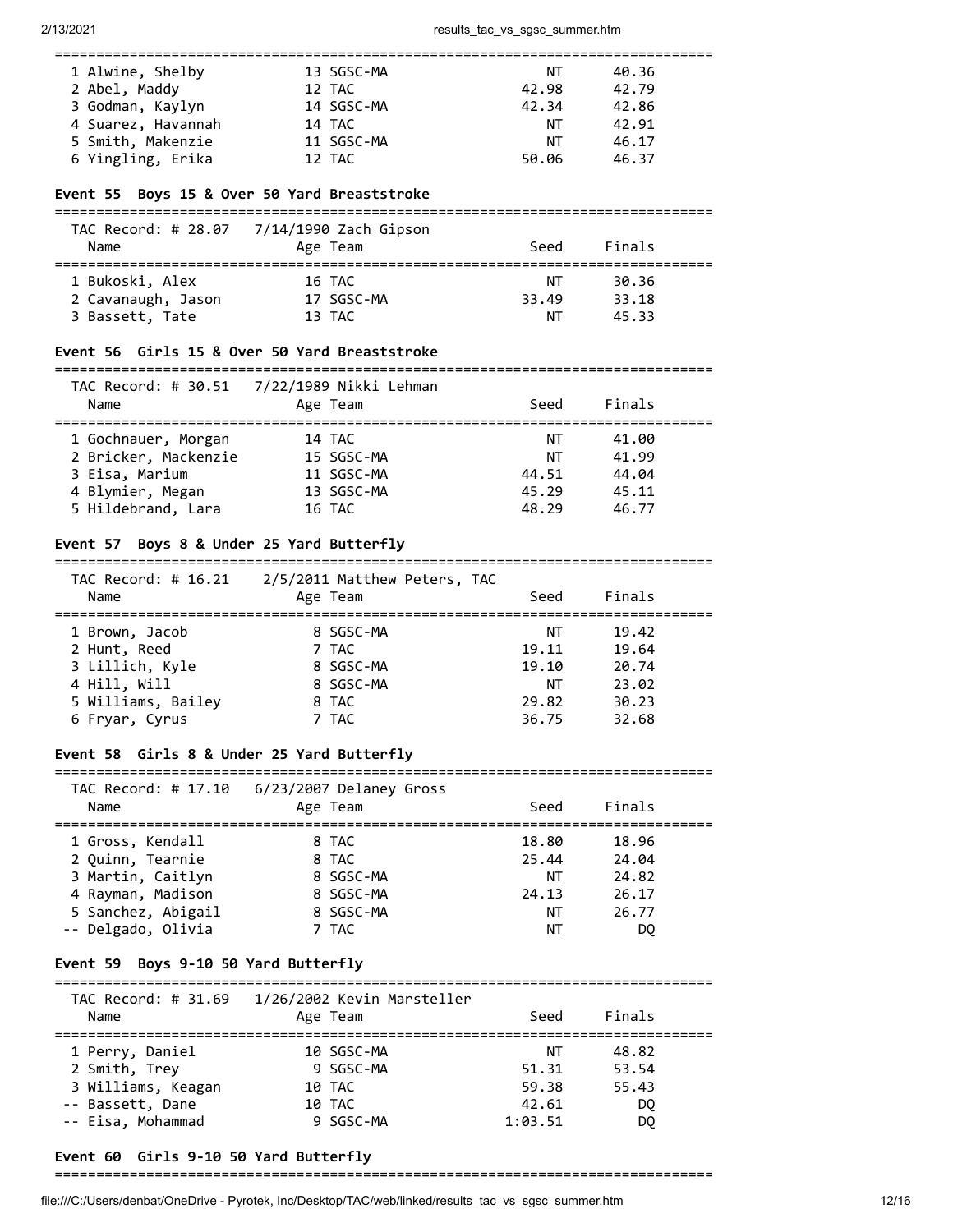| Name                                                                                            | TAC Record: # $33.91$ $2/7/1999$ Angie Hammond<br>Age Team | Seed                                      | Finals                                    |  |
|-------------------------------------------------------------------------------------------------|------------------------------------------------------------|-------------------------------------------|-------------------------------------------|--|
| 1 Hunt, Savannah<br>2 Stell, Julia<br>3 Lint, Morgan<br>4 Kanwischer, Cori<br>5 Bell, Elizabeth | 9 TAC<br>10 TAC<br>10 SGSC-MA<br>10 SGSC-MA<br>9 SGSC-MA   | 40.46<br>43.39<br>43.05<br>47.05<br>47.13 | 38.95<br>41.33<br>41.56<br>45.03<br>47.61 |  |
| Event 61 Boys 11-12 50 Yard Butterfly                                                           |                                                            |                                           |                                           |  |
| Name                                                                                            | TAC Record: # $26.49$ 6/20/1987 Greg Gipson<br>Age Team    | Seed                                      | Finals                                    |  |

| 1 Peters, Matthew | 11 TAC     | 35.58   | 33.83   |  |
|-------------------|------------|---------|---------|--|
| 2 Culp, Adam      | 12 SGSC-MA | 41.94   | 41.49   |  |
| 3 Sanford, Erick  | 12 TAC     | 1:21.29 | 1:20.58 |  |
| -- Toth, Spencer  | 10 SGSC-MA | NT.     | DO.     |  |

# **Event 62 Girls 11-12 50 Yard Butterfly**

| TAC Record: # 29.85 | 6/13/2013 Rachel Stein, TAC |       |        |  |
|---------------------|-----------------------------|-------|--------|--|
| Name                | Age Team                    | Seed  | Finals |  |
| 1 Wonder, Kirstyn   | 12 SGSC-MA                  | NΤ    | 34.73  |  |
| 2 Yingling, Erika   | 12 TAC                      | 39.51 | 40.63  |  |
| 3 Scheivert, Ella   | 11 SGSC-MA                  | ΝT    | 43.02  |  |
| 4 Fryar, Cajsa      | 11 TAC                      | 51.27 | 49.59  |  |
| -- Louey, Kiera     | 11 SGSC-MA                  | ΝT    | DO     |  |

#### **Event 63 Boys 13-14 50 Yard Butterfly**

===============================================================================  $7/2/1988$  Greg Gipson

| TAC Record: # 25.15<br>Name | 77271988 Greg Gipson<br>Age Team | Seed  | Finals |  |
|-----------------------------|----------------------------------|-------|--------|--|
| 1 Fryar, Aidan              | 14 TAC                           | ΝT    | 28.32  |  |
| 2 Culp, Justin              | 14 SGSC-MA                       | 28.72 | 28.50  |  |
| 3 Orndorff, Seth            | 14 TAC                           | ΝT    | 40.60  |  |
| 4 Bassett, Tate             | 13 TAC                           | 41.87 | 40.87  |  |

## **Event 64 Girls 13-14 50 Yard Butterfly**

| Record: # 28.61<br>TAC | 8/2/1989 Leslie Lear |  |
|------------------------|----------------------|--|

| Name                | Age Team   | Seed  | Finals |
|---------------------|------------|-------|--------|
| 1 Gochnauer, Morgan | 14 TAC     | NΤ    | 34.61  |
| 2 Godman, Alyssa    | 14 SGSC-MA | 35.44 | 34.81  |
| 3 Blymier, Brooklyn | 12 SGSC-MA | ΝT    | 37.04  |
| 4 Bankert, Emily    | 14 SGSC-MA | 38.37 | 39.37  |
| 5 Ouinn, Mattison   | 11 TAC     | 44.08 | 43.78  |

#### **Event 65 Boys 15 & Over 50 Yard Butterfly**

#### ===============================================================================

| Name              | TAC Record: # 24.70 7/25/2009 Ben Appleby<br>Age Team | Seed  | Finals |  |
|-------------------|-------------------------------------------------------|-------|--------|--|
| 1 Smith, Isaac    | 17 SGSC-MA                                            | ΝT    | 26.85  |  |
| 2 Bukoski, Alex   | 16 TAC                                                | ΝT    | 28.28  |  |
| 3 Boyles, Colton  | 16 SGSC-MA                                            | 29.19 | 28.45  |  |
| 4 Patterson, Alex | 13 TAC                                                | 35.02 | 36.89  |  |

### **Event 66 Girls 15 & Over 50 Yard Butterfly**

#### =============================================================================== TAC Record: # 27.22 7/22/1989 Nikki Lehman

| Name | Age Team | Seed | Finals |
|------|----------|------|--------|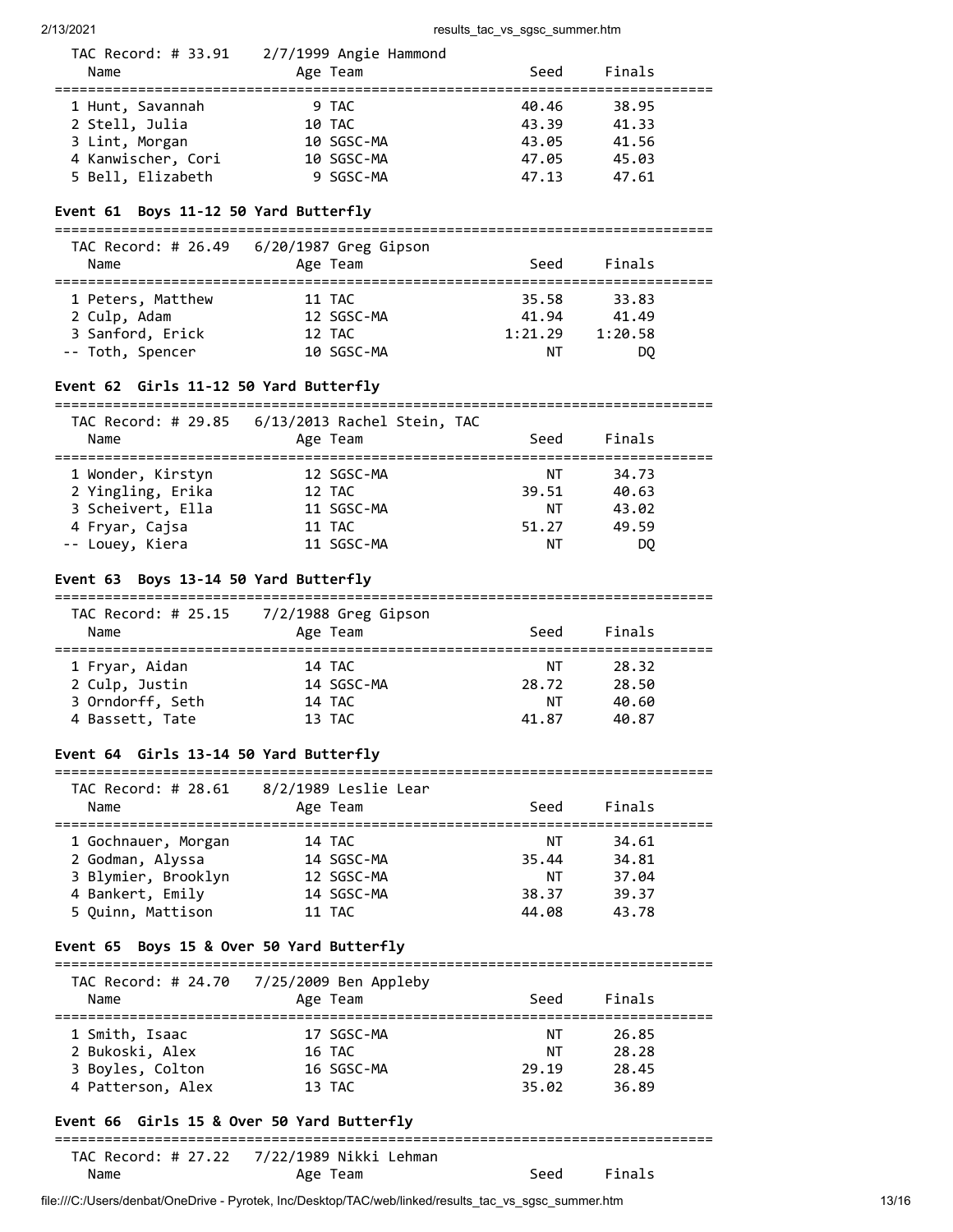2/13/2021 results\_tac\_vs\_sgsc\_summer.htm

| 1 Taylor, Michaela                                                                                          | 17 SGSC-MA                         | 30.04                                                                                               | 30.26                                |
|-------------------------------------------------------------------------------------------------------------|------------------------------------|-----------------------------------------------------------------------------------------------------|--------------------------------------|
| 2 Smith, Carsyn                                                                                             | 15 TAC                             | 32.28                                                                                               | 33.33                                |
| 3 Kuhn, Meghan                                                                                              | 18 SGSC-MA                         | NT                                                                                                  | 35.04                                |
| 4 Blymier, Megan                                                                                            | 13 SGSC-MA                         | NT                                                                                                  | 36.73                                |
| 5 Gross, Delaney                                                                                            | 13 TAC                             | NT                                                                                                  | 37.40                                |
| 6 Hildebrand, Lara                                                                                          | 16 TAC                             | NT                                                                                                  | 39.76                                |
| Event 67 Boys 8 & Under 100 Yard Freestyle Relay                                                            |                                    |                                                                                                     |                                      |
| TAC Record: # 1:05.94                                                                                       | 2/15/1992                          | D. Mead, J. Lloyd, R. Ness, J. Kochenour                                                            |                                      |
| Team                                                                                                        |                                    | Seed                                                                                                | Finals                               |
| 1 Spring Grove Swim Club-MA<br>1) Miller, Alden 8<br>3) Scheivert, Gavin 8<br>56.27                         | 'A'<br>1:44.20(47.93)              | 1:15.70<br>2) Riggin, Kayden 8<br>4) Heist, Jacob 7                                                 | 1:44.20                              |
| 2 Trojan Aquatic Club<br>1) Sanders, Hayden 8<br>3) Fryar, Cyrus 7<br>51.01                                 | 'A'<br>1:50.41(59.40)              | 1:14.99<br>2) Goldstein, Braydon 7<br>4) Heiland, Aydan 8                                           | 1:50.41                              |
| Event 68 Girls 8 & Under 100 Yard Freestyle Relay                                                           |                                    |                                                                                                     |                                      |
| TAC Record: # 1:10.35 2/10/2007                                                                             |                                    |                                                                                                     |                                      |
| Team                                                                                                        |                                    | K. Copenheaver, C. Zortman, D. Gross, C. Gross<br>Seed                                              | Finals                               |
| :==========================<br>1 Trojan Aquatic Club<br>1) Abel, Lauren 7<br>3) Quinn, Tearnie 8            | 'A'                                | 54.78<br>2) Delgado, Olivia 7<br>4) Neidigh, Brynn 7                                                | 1:31.04                              |
| 48.14<br>2 Spring Grove Swim Club-MA 'A'<br>1) Rayman, Madison 8<br>3) Sanchez, Abigail 8<br>51.59          | 1:31.04(42.90)<br>1:52.62(1:01.03) | 29.19<br>2) Mascaro, Juliana 7<br>4) Schneeman, Lela 7                                              | 1:52.62                              |
| Event 69 Boys 9-10 200 Yard Freestyle Relay<br>TAC Record: # 2:08.76 2/16/1991                              |                                    | D. Rylee, J. Estlack, C. Brennan, R. Meerstein                                                      |                                      |
| Team                                                                                                        |                                    | Seed                                                                                                | Finals                               |
| 1 Trojan Aquatic Club<br>1) Neidigh, Bryson 9<br>3) Rogers, Blake 9<br>36.44<br>2 Spring Grove Swim Club-MA | 'A'<br>1:14.71 (38.27)<br>'A'      | 2:14.98<br>2) Bassett, Dane 10<br>4) Williams, Keagan 10<br>1:57.25(42.54)<br>2:35.13               | 2:37.25<br>2:37.25(40.00)<br>2:48.45 |
| 1) Smith, Trey 9<br>3) Perry, Daniel 10<br>1:31.78<br>3 Spring Grove Swim Club-MA                           | 'B'                                | 2) Borman, Jeffrey 10<br>4) Godman, Justin 9<br>$2:10.72$ (38.94) $2:48.58$ (37.86)<br>NΤ           | 2:48.45( )<br>3:20.57                |
| 1) Somerville, Gabe 9<br>3) Fleming, Elijah 10<br>57.67                                                     |                                    | 2) Eisa, Mohammad 9<br>4) Toth, Spencer 10<br>$1:46.08$ (48.41) $2:35.08$ (49.00) $3:20.57$ (45.49) |                                      |
| Event 70 Girls 9-10 200 Yard Freestyle Relay                                                                |                                    |                                                                                                     |                                      |
|                                                                                                             |                                    |                                                                                                     |                                      |
| Team                                                                                                        |                                    | M. Hunt, D. Gross, C. Zortman, C. Gross<br>Seed                                                     | Finals                               |
| ==========<br>1 Trojan Aquatic Club<br>1) Guyer, Sophia 10                                                  | 'A'                                | 2:13.03<br>2) Lonergan, Megan 9                                                                     | ======================<br>2:20.91    |

file:///C:/Users/denbat/OneDrive - Pyrotek, Inc/Desktop/TAC/web/linked/results\_tac\_vs\_sgsc\_summer.htm 14/16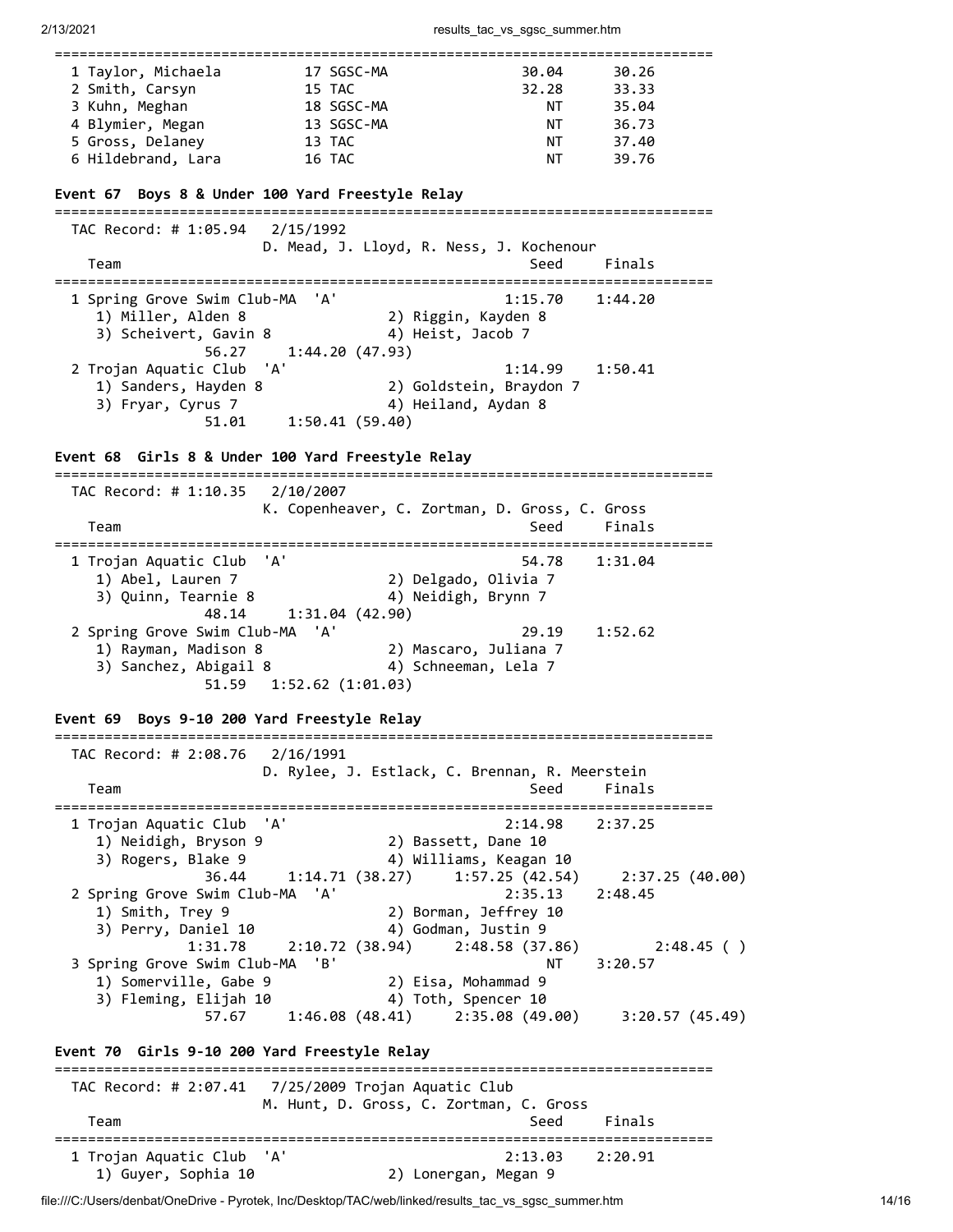3) Bowen, Carly 9 4) Hunt, Savannah 9 33.32 1:08.44 (35.12) 1:48.14 (39.70) 2:20.91 (32.77) 2 Spring Grove Swim Club-MA 'A' 2:35.13 2:22.83 1) Brown, Nya 10<br>
1) Brown, Nya 10<br>
3) Bell, Elizabeth 9 (2) Lint, Morgan 10 3) Bell, Elizabeth 9 4) Lint, Morgan 10 39.90 1:12.62 (32.72) 1:51.29 (38.67) 2:22.83 (31.54) 3 Spring Grove Swim Club-MA 'B' 1) Kuhn, Isabel 10<br>3) Kuhn, Isabel 10 2) Simerly, Callie 10<br>3) Riggin, Madison 10 4) Kanwischer, Cori 10 1) Kuhn, Isabel 10 2) Simerly, Callie 10 3) Riggin, Madison 10 4) Kanwischer, Cori 10 51.04 1:26.46 (35.42) 2:17.55 (51.09) 2:53.14 (35.59) 4 Spring Grove Swim Club-MA 'C' 1) Schneeman, River 10 2) Hinson, Emily 9 3) Sanchez, Zoe 10 4) Parks, Kylee 9 38.30 1:38.03 (59.73) 2:24.91 (46.88) 3:07.78 (42.87) **Event 71 Boys 11-12 200 Yard Freestyle Relay** =============================================================================== TAC Record: # 1:50.12 3/21/1987 G. Gipson, Z. Gipson, A. Guyer, A. Lutz Team Seed Finals =============================================================================== 1 Spring Grove Swim Club-MA 'A' 2:29.20 3:03.27 1) Lint, Dylan 11 2) Cavanaugh, Gabe 11 3) Grant, Reid 11  $\hskip10mm$  4) Alwine, Gavin 11 Reid 11 (4) Alwine, Gavin 11<br>59.85 (1:43.80 (43.95) 2:24.71 (40.91) 3:03.27 (38.56)<br>2:01.12 3:08.09 2 Trojan Aquatic Club 'A' 2:01.12 3:08.09 1) Royer, Josh 10 2) Ports, Jack 10 3) Heiland, Gavin 10 4) Sanford, Erick 12 40.83 1:23.79 (42.96) 2:08.23 (44.44) 3:08.09 (59.86) **Event 72 Girls 11-12 200 Yard Freestyle Relay** =============================================================================== TAC Record: # 1:54.75 2/22/1997 C. Krebs, A. Cluck, Alyson Hammond, L. Billet Team Seed Finals =============================================================================== 1 Spring Grove Swim Club-MA 'A' 2:09.42 2:19.99 1) Hoschar, Allison 11 2) Scheivert, Ella 11 3) Eisa, Marium 11 4) Hagan, Olivia 12 34.54 1:10.93 (36.39) 1:46.77 (35.84) 2:19.99 (33.22) 2 Trojan Aquatic Club 'A' 1:58.52 2:24.11 1) Sachar, India 11 2) Abel, Maddy 12 2 Trojan Aquatic Club 'A'<br>
1:58.52<br>
1) Sachar, India 11 2) Abel, Maddy 12<br>
3) Nicholson, Sophie 11 4) Quinn, Mattison 11 39.76 1:10.32 (30.56) 1:47.04 (36.72) 2:24.11 (37.07) 3 Spring Grove Swim Club-MA 'B' NT 2:47.99 1) Waltemyer, Ashton 11 2) Smith, Makenzie 11 3) Louey, Kiera 11 4) Blymier, Brooklyn 12 42.39 1:33.49 (51.10) 2:11.38 (37.89) 2:47.99 (36.61) **Event 73 Boys 13-14 200 Yard Freestyle Relay** =============================================================================== TAC Record: # 1:37.22 12/10/1988 A. Guyer, Z. Gipson, G. Gipson, A. Lutz Team Seed Finals =============================================================================== 1 Trojan Aquatic Club 'A' 1:55.03 1:54.18 1) Bassett, Tate 13 2) Alwine-Frank, Raven 13 3) Patterson, Alex 13 4) Fryar, Aidan 14 30.94 59.38 (28.44) 1:28.19 (28.81) 1:54.18 (25.99) 2 Spring Grove Swim Club-MA 'A' NT 2:13.29 1) Simpson, Daniel 11 2) Hill, Jonathan 10 3) Culp, Adam 12 4) McGlynn, Brian 12

2/13/2021 20021 2003 2004 2006 2007 2008 2009 2013 2014 2014 2015 2016 2017 2018 2019 2019 2019 2019 2019 201

# **Event 74 Girls 13-14 200 Yard Freestyle Relay**

32.52 1:07.94 (35.42) 1:45.30 (37.36) 2:13.29 (27.99)